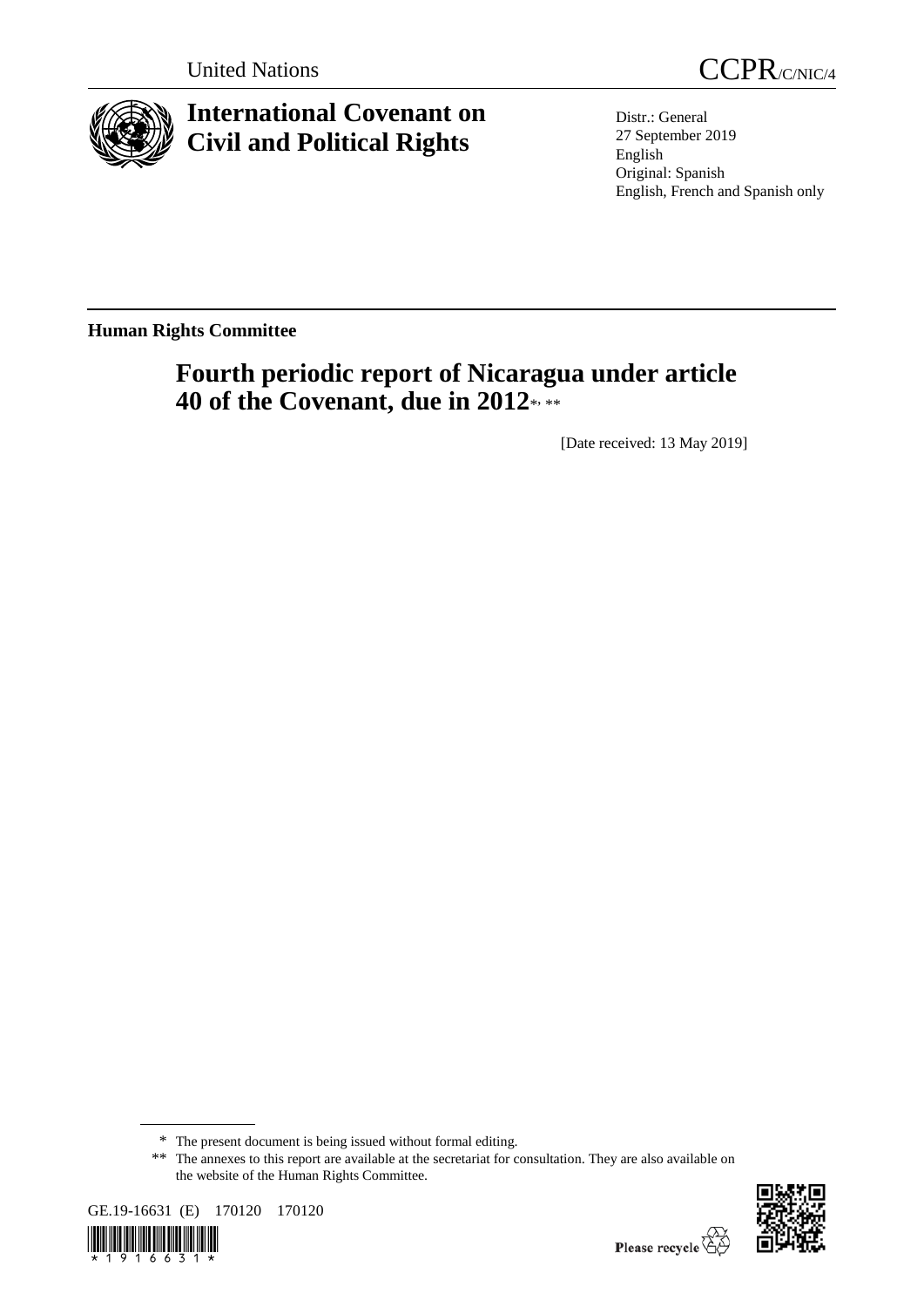# **Introduction**

1. During the period under review, the State of Nicaragua made progress in the implementation of the civil and political rights established in the International Covenant on Civil and Political Rights. Article 46 of the Constitution states that "in the national territory all persons shall enjoy the protection of the State and recognition of the rights inherent in the human person, unrestricted respect, promotion and protection of human rights, and the full exercise of the rights set forth in the Universal Declaration of Human Rights, the American Declaration of the Rights and Duties of Man; the International Covenant on Economic, Social and Cultural Rights and the International Covenant on Civil and Political Rights, of the United Nations; and the American Convention on Human Rights, of the Organization of American States". This shows that the rights evaluated here are included and implemented in the supreme law of Nicaragua. The following progress has been made in the period under review.

# **Substantive provisions of the International Covenant on Civil and Political Rights**

# **Article 1 The right of peoples to self-determination**

2. The right to self-determination has a general normative framework in which the main instrument is the Constitution of Nicaragua and the relevant amendments thereto; article 1 states that national self-determination is an inalienable right of the people and a cornerstone of the nation; national sovereignty resides in the people, which exercises it through democratic instruments, freely deciding on and participating in the construction and improvement of the economic, political, cultural and social system of the nation (Constitution, art. 2). Articles 3 and 4 of the Constitution establish the nation's commitment to peacebuilding and human development and its opposition to any form of oppression or discrimination.

3. Another fundamental principle of the nation is respect for the self-determination of peoples; its international relations are based on friendship and solidarity among peoples and reciprocity among States, while political, military, economic, cultural and religious aggression of any kind, or intervention in the internal affairs of other States, are prohibited. Nicaragua is an independent, free, sovereign, unitary and indivisible State and a participatory and representative democratic Republic (Constitution, arts. 5–7).

National sovereignty resides in the people, which exercises that sovereignty through direct or participatory democracy, choosing its representatives "by universal, equal, direct and secret suffrage, no other person or group of persons being able to arrogate to themselves that power or right of representation; or by plebiscite or referendum" (Constitution, art. 2). The Nicaraguan people is "multi-ethnic in nature" (Constitution, art. 8) and its territory is divided for administrative purposes into autonomous regions on the Atlantic Coast, departments and municipalities. The city of Managua is the capital and the seat of the four branches of the State (Constitution, art. 12).

5. The inviolability of human life, security, equality before the law, freedom of conscience, thought and religion, the right to private property, due process, asylum and refuge and the prohibition of servitude and slavery are recognized in articles 23 to 45 of the Constitution; and the rights of the Caribbean Coast communities in title IV, chapter VI. The social function of the various forms of public, private, associative, cooperative and community property is recognized in article 5. The preservation, conservation and recovery of natural resources and the environment are established in article 60, in order to guarantee the right to live in a healthy environment. Natural resources are a national heritage and their conservation, development and rational exploitation is the responsibility of the State (Constitution, art. 102).

6. Executive Decree No. 1-194 created the Ministry of the Environment and Natural Resources, which coordinates and directs the State's environmental policy. Act No. 217, the Environment and Natural Resources Act, governs the conservation, protection,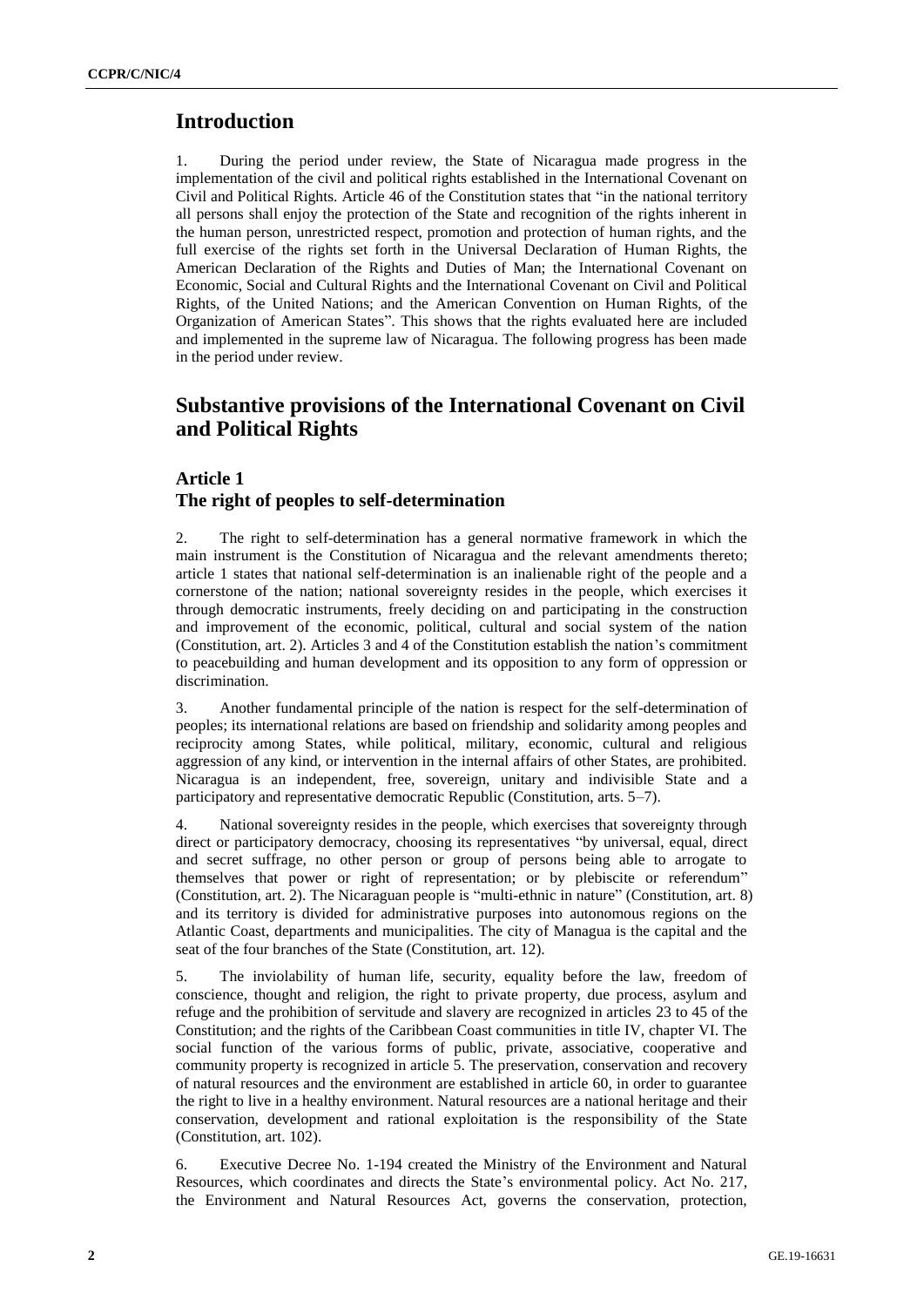improvement and restoration of the environment and natural resources, ensuring their rational and sustainable use. Decree No. 9-996 regulating the Environment and Natural Resources Act, establishes that the Ministry is the competent authority for regulation, standard-setting, monitoring and control in matters of environmental quality, sustainable use of renewable natural resources and environmental management of non-renewable resources, as well as for administrative sanctions for non-compliance with environmental regulations. The Criminal Code governs offences against the environment and natural resources.

7. The State recognizes the existence of indigenous peoples and peoples of African descent and their right to their own identity within a unitary and indivisible State (Constitution, art. 5). The Statute of Autonomy of the Caribbean Coast of Nicaragua and the Act on the Communal Property Regime of the Indigenous Peoples and Peoples of African Descent of the Caribbean Coast of Nicaragua and the Bocay, Coco, Indio and Maíz Rivers recognize their collective right to their lands and the right to free, prior and informed consultation, based on the Constitution (arts. 5, 89, 91 and 181), the International Labour Organization (ILO) Indigenous and Tribal Peoples Convention, 1989 (No. 169) and the United Nations Declaration on Indigenous Peoples.

8. In realization of these rights, the State of Nicaragua has to date granted title to 23 communal territories, covering the equivalent of 31.16 per cent of the national territory  $(37,841.99 \text{ km}^2)$  out of  $121,428 \text{ km}^2)$ , thereby providing legal security of tenure. Work continues on the demarcation of and granting of title to 4 per cent of the territory of Alto Wangki (Jinotega), starting with the process of consultation with indigenous communities. By 2018, the State had granted communal property title to 304 ancestral communities, i.e., a total of 39,531 families, or 227,185 persons in all. The administration process was carried out in consultation with the communities.

9. In Nicaragua, the communities take the lead; they decide on the implementation of public and private investment projects; examples of this are the Tumarin Project, the approval of oil prospecting and the Interoceanic Canal project; the procedure used in the last example was consultation to obtain the free prior informed consent of the Rama Kriol territory. Following the approval of nine communities in the territory (arrived at by means of communal assemblies), the procedure was launched on the basis of the Consultation Plan for the Free Prior Informed Consent of the Territory of the Rama Kriol to the implementation of the Great Interoceanic Canal Project of Nicaragua and Associated Infrastructure. The customary law of the Rama Kriol people is recognized in the administration of their affairs, and the partnership-dialogue-consensus model puts their rights, duties and best interests first in the implementation of the canal and infrastructure project; the representatives of the communities signed a prior consent agreement on the use of communal land in the execution of the project, which was officially published on 9 May 2016.

#### **Article 2**

## **Guarantee of the rights recognized in the Covenant and the principle of equality**

10. The Constitution, as amended in 2014, is the basis of the Nicaraguan legal order; chapter I, on individual rights, of title IV, on the rights, duties and guarantees of the Nicaraguan people, sets forth civil rights and liberties aimed at guaranteeing the full enjoyment of human rights; chapter II of title IV, on political rights, establishes political freedoms in accordance with the provisions of the Covenant. Article 46 of the Constitution stipulates that all individuals in the national territory enjoy the protection of the State and recognition of the rights inherent in the human person, the unrestricted observance, promotion and protection of human rights and full applicability of the rights set forth in the Universal Declaration of Human Rights, the International Covenant on Civil and Political Rights and other treaties, thereby giving constitutional recognition to those international treaties. Articles 187 to 190 institute constitutional controls to ensure compliance with constitutional guarantees and to safeguard the Constitution itself.

Act No. 983 on constitutional justice was adopted, repealing Act No. 49, the *Amparo* Act, title XI of Act No. 350 on contentious-administrative jurisdiction, and articles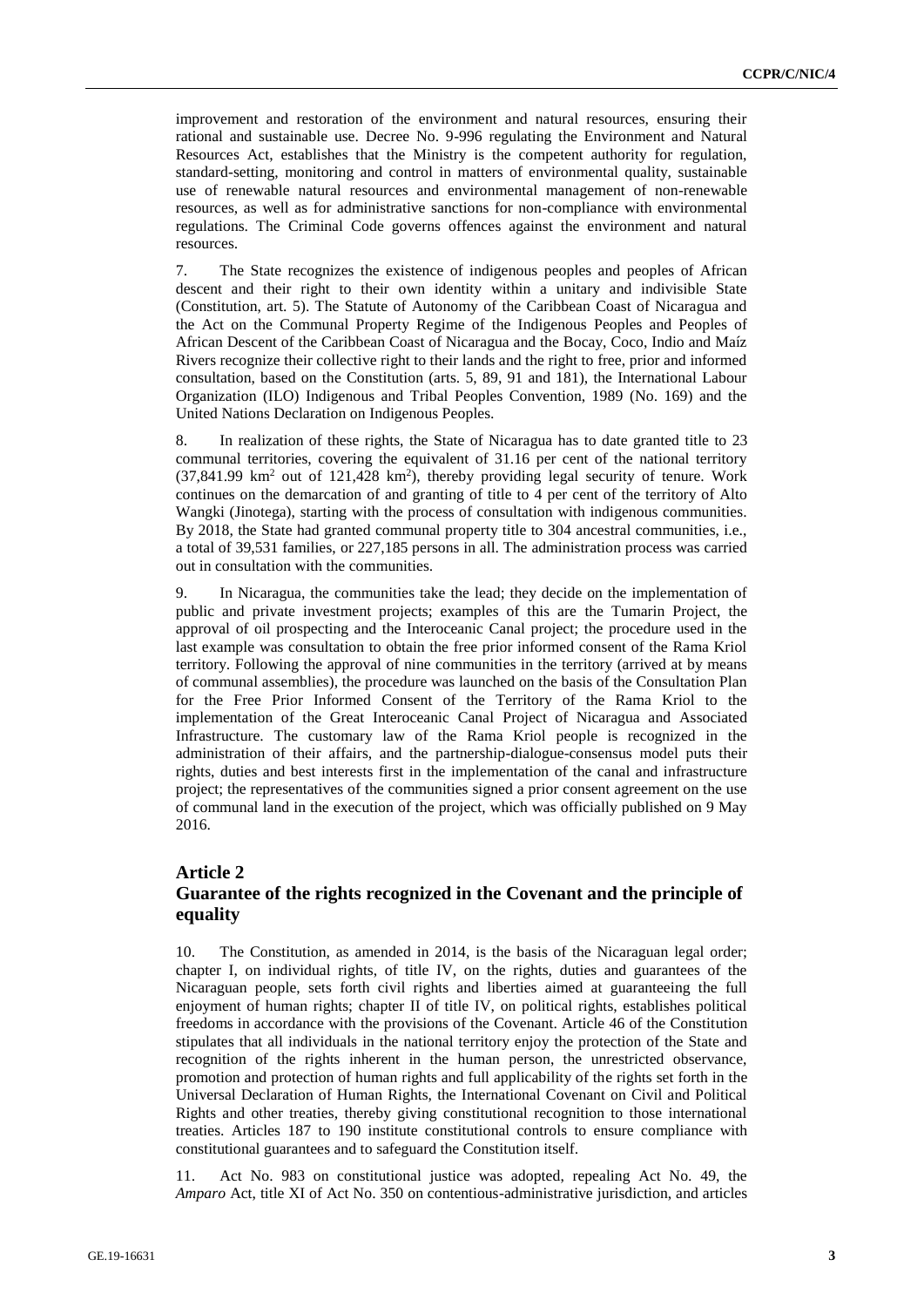34 (5) and 35 (3) and (4) of Act No. 260, the Organic Act on the Judiciary. Act No. 983 establishes the constitutional oversight mechanisms applicable to constitutional justice, namely: (a) habeas corpus; (b) habeas data; (c) *amparo*; (d) application for constitutional review; (e) application for constitutional review with reference to a specific case; and (f) application for constitutional review in a case of omission; as described below.

12. Habeas corpus (arts. 14–30), protects freedom, physical integrity, security and other related rights, when these are threatened or violated by action or omission of an authority or a private individual; applications are considered by the Criminal Division of the Court of Appeals; they may be lodged at any time on any day. An executing officer takes whatever action is necessary for the effective protection of the rights and guarantees requested, draws up a report on the action taken and sends it forthwith to the Criminal Division, which will make a determination. If the court dismisses the appeal or does not recognize the appellant, a complaint may be filed within 10 days with the Constitutional Division, which must rule within 24 hours.

13. Habeas data (arts. 31–42) protects constitutional rights relating to private and family life; honour and reputation; and informational self-determination, i.e., the remedy can be used to gain access to personal information held by any public or private entity or to object to or demand the modification, suppression, blocking, inclusion, supplementing, rectification or cancellation, and the updating, of personal data thought to be erroneous or to violate constitutional rights. Applications are considered and adjudicated by the Constitutional Division of the Supreme Court, which has the power to suspend the action ex officio or at the request of a party. The time limit for appeal is 30 days from exhaustion of administrative remedies, following which there are 5 days in which to rectify any omissions in the application and then 15 days in which to answer the appeal and provide the information requested (failing which the applicant's claims are held to be accurate). The application is then referred for consideration and judgment, with the sentence to be handed down within 45 days and compliance within 5 days.

14. *Amparo* (arts. 43–60) aims to protect the rights and guarantees contained in the Constitution against any order, act, decision, action or omission by any official, authority or agent, that violates or attempts to violate the rights and guarantees enshrined in the Constitution. The competent body to hear and adjudicate appeals in *amparo* is the Constitutional Division of the Supreme Court, but to ensure that the remedy is accessible throughout the country, an appeal in *amparo* may be received by the various Civil Divisions of the Appeal Court to be found in every jurisdiction in the country. The application may be lodged in the appellant's domicile, thereby bringing justice closer to the people. The Civil Divisions of the Courts of Appeal have the power to suspend the act ex officio or at the request of a party. The time limit for appeal is 30 days from notification or communication of the order, act or decision that marks the exhaustion of administrative remedies. Once the appeal has been filed, the Civil Divisions of the Court of Appeal may order rectification of the application within 5 days. If the appeal is not admitted, the appellant may apply to the Constitutional Division of the Supreme Court and, once the certified documents have been received, will have 15 days to appear and lodge an appeal in *amparo* on grounds of arbitrary decision. Once the appeal is admitted by the Constitutional Division, the respondent and the Office of the Attorney General of the Republic will be notified within 5 days, and will be given 15 days to appear, give their views and submit a report (failure to report or late submission gives rise to the presumption that the appellant's claims are accurate). The appellant then has 10 days to appear, on pain of forfeiting *amparo*. The *amparo* application is referred for consideration and judgment, after which sentence must be passed in 45 days.

15. The application for constitutional review (arts. 61–74), is a mechanism for evaluating legislation in the abstract. Its purpose is to review a law, decree or regulation that is contrary to the Constitution. The competent body to hear and process the application, draft a judgment and issue a resolution, is the Supreme Court plenary. There is a period of 10 days for the correction of omissions, failing which the application will be deemed not submitted. The respondent, i.e. the most senior authority of the body that originally issued the provision in question, and the Counsel General's Office are then notified and have 20 days to appear, submit a legal report and their views. Once the 20 days have elapsed, a judge is appointed to draft the judgment within 30 days and there are then 60 days in which to discuss and adopt the judgment (which has the force of *res judicata*).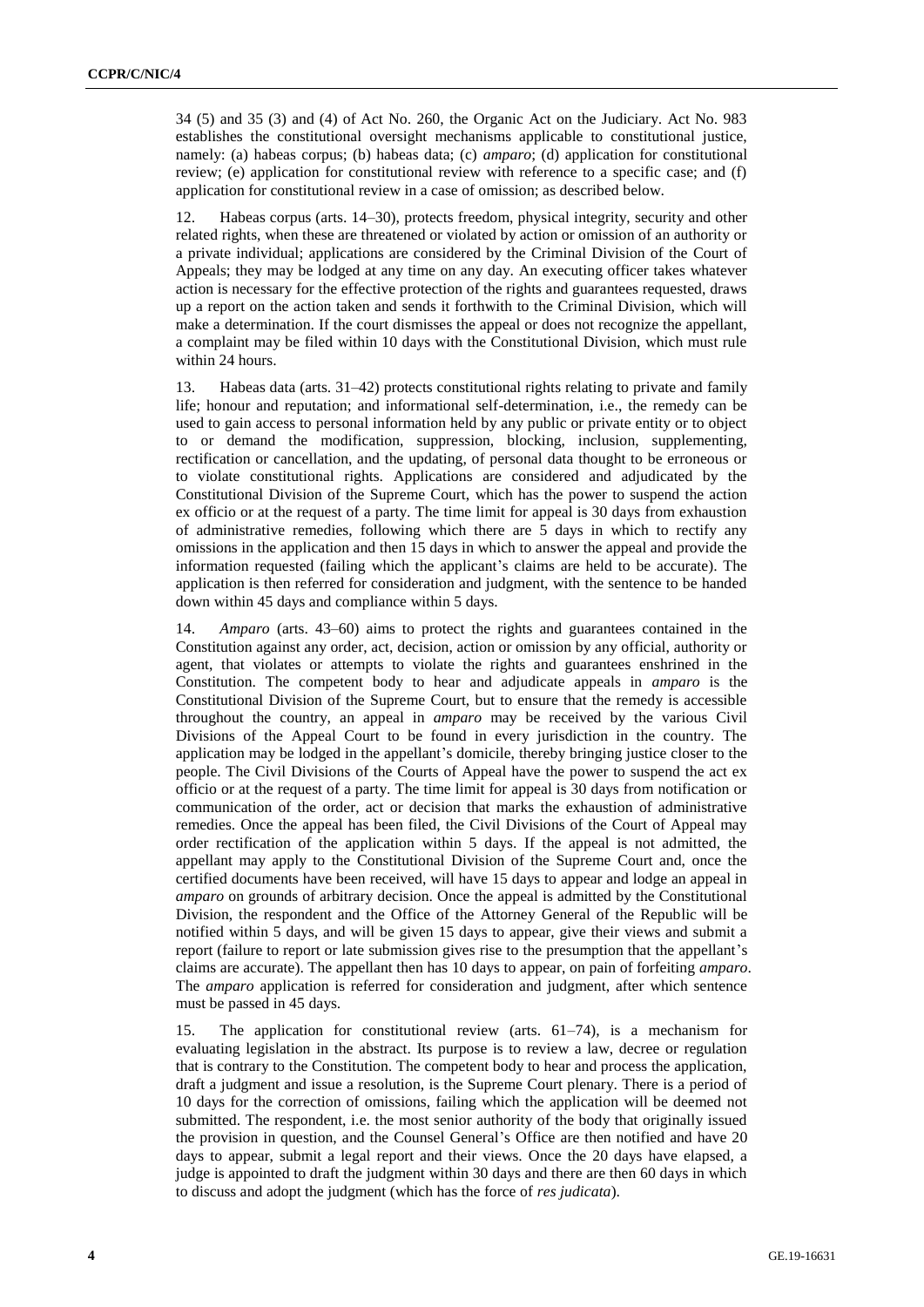16. The application for constitutional review in a specific case (arts. 75–78) is an incidental oversight mechanism to evaluate the constitutionality of the rules applied in judicial proceedings. It can be requested by any of the parties in the proceedings or by the court itself. The competent authority is the judiciary in the first instance and the Supreme Court plenary for confirmation. This remedy is available for use in the course of judicial proceedings before sentence is passed. It is an incidental mechanism to evaluate the constitutionality of the legal provisions applied in judicial proceedings, whereby the judicial official conducting the proceedings will rule on the constitutionality or otherwise of the provision applied in the case. The ruling will be sent to the Supreme Court plenary, for it to ratify or not the finding of unconstitutionality: it has 30 days to assign the task of drafting a judgment and 30 days to discuss and adopt the judgment.

17. The application for constitutional review for omission (arts. 79–87) is an oversight mechanism to ensure the supremacy of the Constitution. Its purpose is to verify that the legislative branch has promulgated a law when expressly required to do so by the Constitution, and in compliance with the conditions set forth in the relevant constitutional provision. The competent body to hear the application and adjudicate is the Supreme Court plenary. Following submission of the application 10 days are allowed for rectification of any omissions, failing which it will be deemed not submitted. The respondent and the Office of the Attorney General of the Republic will then be notified and will be given 20 days to appear, give their views and submit a report. When the 20 days have elapsed a judge will be appointed to draft a judgment within 30 days, and 60 days are then allowed to discuss and adopt the judgment, and 180 days for the National Assembly to launch the legislative process.

18. Nicaraguan law guarantees compliance with article 2 of the Covenant and has legal mechanisms allowing individuals to obtain redress in the event of a violation of the fundamental rights and guarantees established in the Constitution and the Covenant. The Nicaraguan State recognizes the individual, the family and the community as the source and purpose of its activity, and it is organized in such a way as to guarantee the common good, undertaking to promote the human development of each and every Nicaraguan. In this sense, article 5 of the Constitution establishes that the principles of the Nicaraguan nation are freedom, justice, respect for the dignity of the human person, political and social pluralism, recognition of the identity of indigenous peoples and peoples of African descent within a unitary and indivisible State, recognition of the various forms of property, free international cooperation, respect for the self-determination of peoples, Christian values, socialist ideals, solidarity, and the values and ideals of Nicaraguan culture and identity, while the political and civil rights and freedoms established in article 2 of the Covenant are enshrined in the Constitution.

## **Articles 3 and 26 Equality between men and women in the enjoyment of human rights and non-discrimination**

19. Under article 27 of the Constitution, "all individuals are equal before the law and have a right to equal protection. There shall be no discrimination on grounds of birth, nationality, political belief, race, sex, language, religion, opinion, origin, or economic or social status." The Constitution ensures the protection of foreigners, who have the same obligations and rights as Nicaraguans, with the exception of political rights or others established by law. The State is the guarantor of the constitutional rights of all persons within its territory.

20. In order to avoid any type of discrimination, the State adopted Act No. 648, the Equal Rights and Opportunities Act, the purpose of which is to promote equality and equity between women and men in the enjoyment of human rights, civil, political, economic, social and cultural rights; it also established general principles and public policies aimed at guaranteeing the effective exercise of true equality in the application of the law to women and men, in order to ensure the full development of women and establish the basic mechanisms whereby all State administrations and other branches of the State, and regional and municipal authorities, shall ensure effective equality between women and men. The National Council for Equality, which is coordinated by the Nicaraguan Institute for Women, was established to assist with the design, formulation, implementation, monitoring and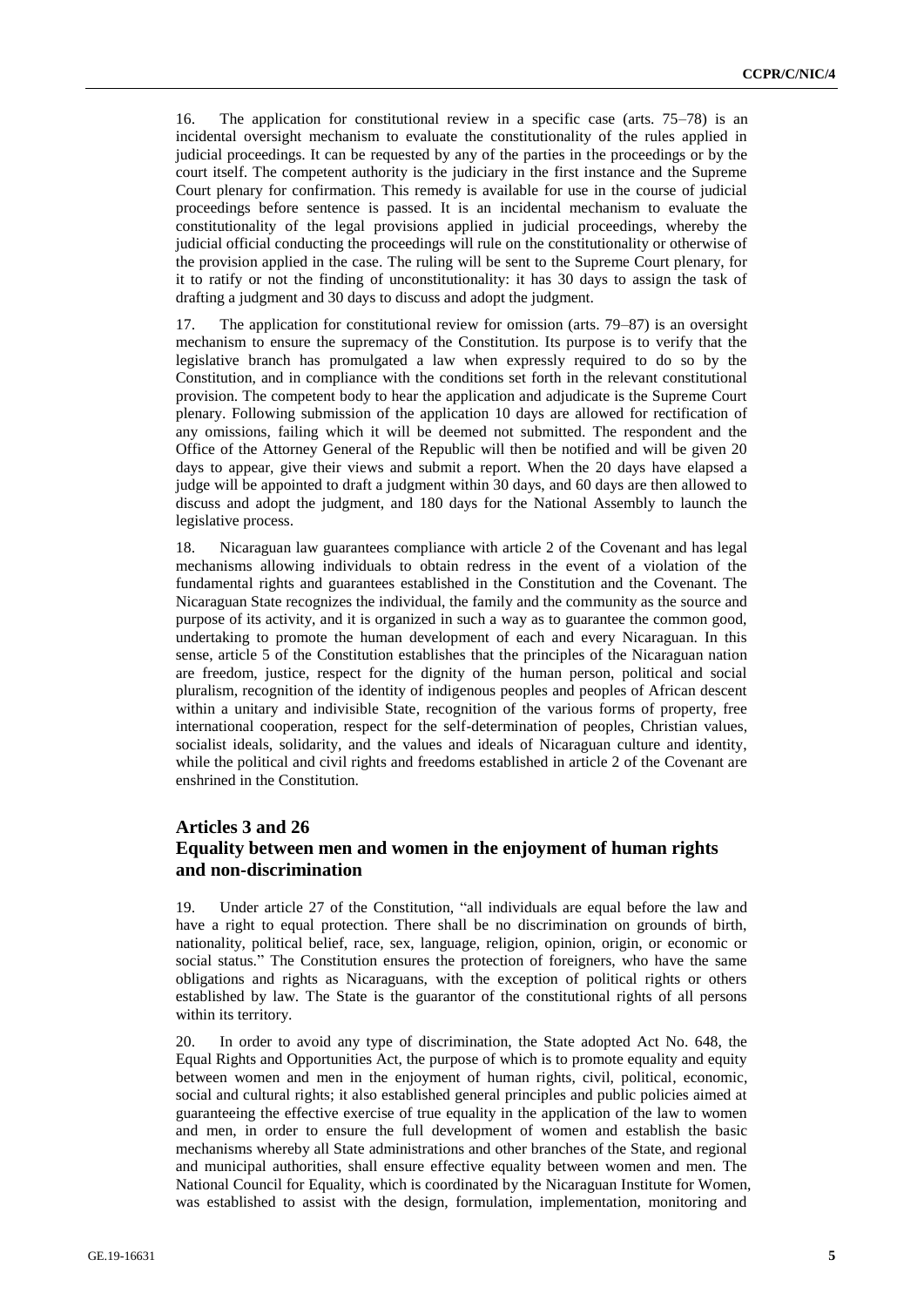evaluation of the Equality Policy and with compliance with the provisions of the Act, alongside the Office of the Special Advocate for Women of the Office of the Human Rights Advocate. The State implemented strategies to strengthen the leadership and empowerment of 78,295 women community leaders, councillors, mayors, deputy mayors, women with productive economic ventures and women public servants, and also developed policies and instruments for the incorporation of good gender practices in State institutions, allocating funds for this purpose.

21. The State promoted and consolidated the gender equality policy, a cross-cutting policy, as recognized by the World Economic Forum, which, in the Global Gender Gap Report 2018, ranked Nicaragua fifth alongside the Nordic countries: Iceland (first; 85 per cent), Norway (second; 83.5 per cent), Sweden (third; 82.2 per cent), Finland (fourth; 82.1 per cent), Nicaragua (fifth; 80.9 per cent); in the equity index globally, Nicaragua has moved up four places to sixth place; it is therefore the country with the highest level of gender equity in the Americas. It also ranks fifth in terms of the number of women in the parliament and first in terms of the number of women in ministerial posts. The proportion of public positions held by women is 59.7 per cent in the judiciary, 56 per cent in the executive and 45.7 per cent in the parliament, while 44 per cent of mayors, 55.55 per cent of deputy mayors and 50 per cent of municipal councillors are women. In terms of equity, there have been solid gains with regard to women's role in social, cultural, political and economic growth.

22. Employment opportunities have been guaranteed in State institutions without distinction as to sex or race, through the assignment of posts to men and women on an equal basis; the creation of a body responsible for coordinating, advising on and evaluating the application of the gender perspective in each relevant State entity established under the Act (Gender Units); the creation of educational programmes in the various modalities and levels of the national education system, promoting equitable and equal representation of the genders; and the inalienable duty of men and women to care for and feed their children, under State oversight.

23. Act No. 870, the Family Code, was adopted and promulgated, strengthening special protection measures for women victims of violence and the obligation to report domestic or family violence. Full implementation of Act No. 779, the Comprehensive Act against Violence against Women and on Amendments to Act No. 641, the Criminal Code, and amendments thereto, was ensured through the training of justice sector officials and the application of the gender perspective at all stages of criminal justice proceedings. For the purposes of implementation, infrastructure for seven specialized courts has been put in place, together with a Special Criminal Division on Violence and Criminal Justice for Adolescents in the Court of Appeals of Managua; 14 judges specializing in violence have been appointed by the National Council on Judicial Administration and the Legal Profession, as well as 3 judges in the Managua Special Division on Violence; 99 police units for women and children have been set up and 99 female specialist investigators have been appointed, in order to ensure a direct presence in each of the country's 153 municipalities.

24. As to women's access to justice, 69,605 criminal cases were processed and 43,287 (62 per cent) resolved. The courts have interdisciplinary teams of psychologists and social workers to support women victims of violence. Sixty-five sentences were handed down in cases of femicide, all with a verdict of guilty, thereby demonstrating that there is no impunity. The Institute of Forensic Medicine conducted 167,009 expert appraisals as part of investigations into offences against life, health and physical, mental and sexual integrity, thereby ensuring equal treatment in support for women (2014–2018). The Supreme Court's Judicial Observatory for Gender-based Violence was strengthened in order to follow up on and monitor the application of precautionary and protective measures, judicial decisions and judicial statistics relating to the offences established in Act No. 779. For its part, the Government of Reconciliation and National Unity (the Executive) granted microcredits to 1,553 women at risk of violence or victims of violence, fostering their personal growth and that of their businesses and contributing to their full recovery. Indigenous craftswomen from the North Caribbean Coast were provided with workshops, and with nurseries to grow tuno, timber and fruit trees.

25. The State, through the Family Code (art. 2 (g) and (h)), instituted the protection of family relations and the joint participation of the father, mother and children in household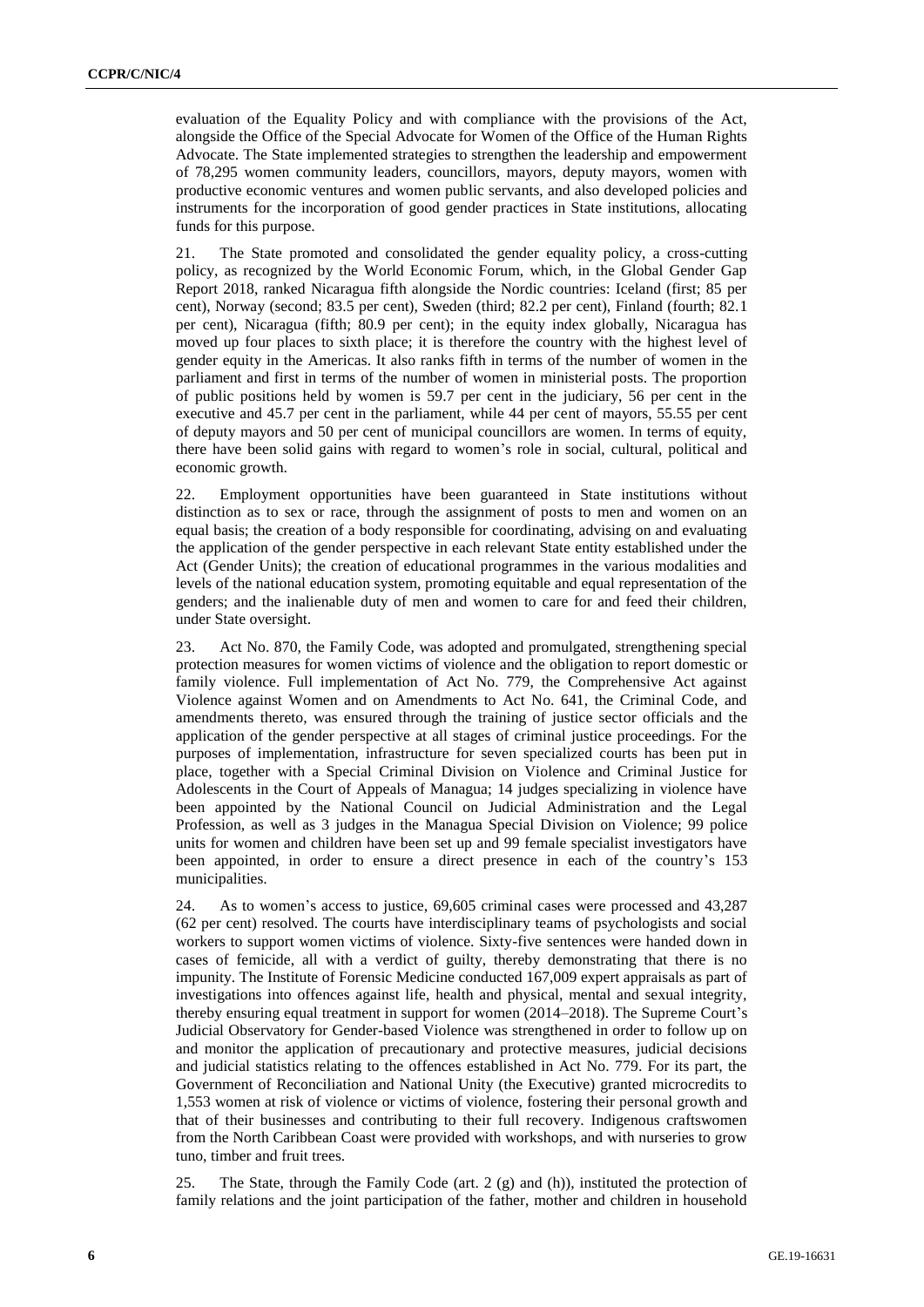responsibilities, with both father and mother expected to develop values of love, solidarity, respect, mutual aid, responsibility and absolute equality. It recognizes equality and protects marriage and stable de facto law unions, and promotes the protection of families. With regard to the legal institution of marriage, the Family Code (art. 54) provides that men and women who have reached 18 years of age may lawfully enter into marriage, and that adolescents aged between 16 and 18 years of age may also enter into marriage with the authorization of their legal representatives; children under 16 years of age are prohibited from entering into marriage or de facto unions (Family Code, art. 57 (a)).

26. Divorce is regulated by title IV of the Family Code, which provides for divorce by mutual consent (arts. 159-165) and divorce at the request of one of the parties (arts. 171– 184). In both cases the spouses' rights to the care and maintenance of, and responsibility for, children, persons with disabilities or persons declared legally incapable are protected.

27. With regard to schooling, Nicaragua has inclusive policies in terms of gender equality and also with regard to indigenous and Afrodescendent communities, ensuring linguistic and social relevance based on the world view of the indigenous peoples, in accordance with national law. An egalitarian education is encouraged, with the participation of children and adolescents from all social sectors and economic levels, and of differently abled students. A total of 32,078 preschool, special, primary and secondary school teachers have been trained in methodological strategies for dealing with students with auditory, intellectual, visual and motor disabilities, autism spectrum disorder, attention deficit disorder and hyperactivity, promoting non-discrimination within the education system and quality education for all children and adolescents.

28. In 2014–2018, to boost primary and secondary school enrolment and retention, social programmes were put in place for students from less developed areas, who were provided with 2,772,631 school kits; 1,995,806 pairs of shoes; 20,000 bicycles and 11,541,635 books; in addition, 5,370,168 students were provided with school meals under the Food and Nutrition Security Strategy. In 2014 distance-learning secondary education was launched in rural areas with the opening of 447 centres, with the aim of bringing education closer to rural children and adolescents who live in vulnerable areas and who historically have not had access to education; there are now 522 centres.

29. The Constitution (art. 16) states that Nicaraguan nationals are "those born in the national territory, except children of foreigners on diplomatic service and those of foreign officials in the service of international organizations or sent by their governments to work in Nicaragua, unless they opt for Nicaraguan nationality; children of a Nicaraguan father or mother; children born abroad to a father or mother who was originally Nicaraguan, provided that they apply after reaching the age of majority or on emancipation; children of unknown parents found in Nicaraguan territory, without prejudice to the legal consequences of establishing their filiation; children born to foreign parents on board Nicaraguan aircraft and boats, if they so request". Additionally, the Family Code and Act No. 908 on the Late Issuance and Correction of Civil Registry Acts guarantee children's right to a name, an identity and a nationality, and to be registered immediately at birth free of charge, a provision that benefited 20,782 children aged under 12 in 2014–2018.

30. On the question of the elimination of traditional practices and customs that violate the dignity and personal integrity of women and girls, there are no such practices or customs in Nicaragua. However, the State is promoting new models of training for Nicaraguan households, and the Ministry of the Family, Children and Adolescents has established a new Early Childhood Policy, with guidelines encouraging new approaches to child-rearing: parenting skills and the encouragement of early learning in the family setting, and the prohibition of all forms of corporal punishment or humiliating treatment as a means of correcting behaviour or instilling discipline, in schools and residential childcare facilities. A total of 160,978 home visits were conducted (2014–2018).

# **Article 4 Protection of human rights in states of emergency**

31. Article 185 of the Constitution allows for the suspension of rights and guarantees for reasons related to national security, economic conditions or a natural disaster. The suspension may be in all or part of the national territory and applies for a specific period of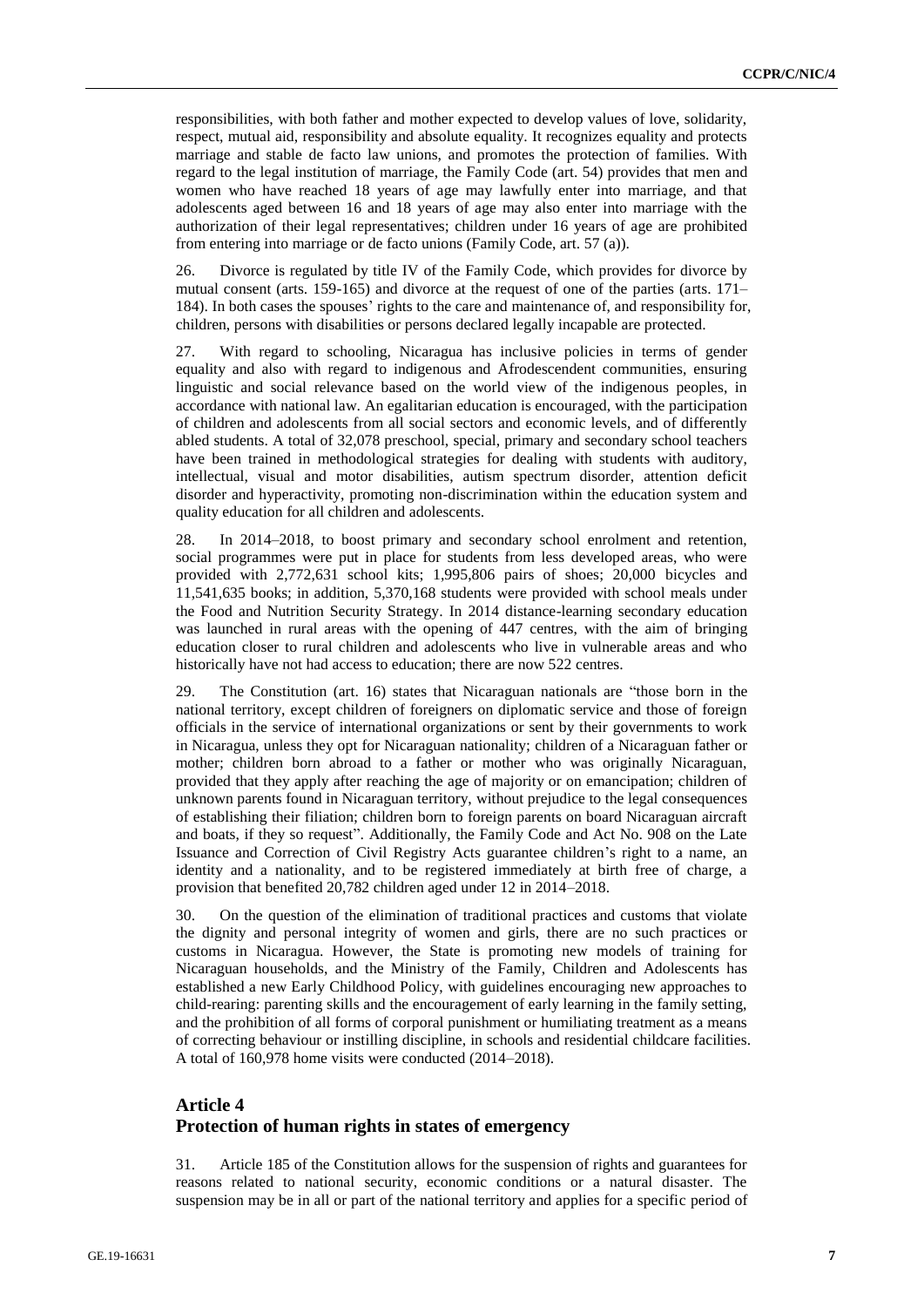time, which may be extended if the grounds for suspension continue. Article 186, however, specifies certain rights and guarantees that must not be suspended under any circumstances. Article 150 (9) stipulates that suspensions must be issued by presidential decree in a meeting of the Council of Ministers and sent within 72 hours to the National Assembly for ratification within 45 days; the National Assembly may also amend or reject it.

32. The modalities for implementing a state of emergency are regulated in Act No. 44, the Emergency Act, which has constitutional rank. The legislation regulates the President's extraordinary powers and citizens' legal protections during the state of emergency. The official declaration of the state of emergency must state why it was declared, which rights and guarantees are suspended, whether it applies in all or part of the national territory and how long it will last. The state of emergency commences when the declaration is published in any of the mass media.

33. To protect citizens, appeals in *amparo* for rights and guarantees not suspended by the State decree, and the remedy of habeas corpus for persons detained in relation to the state of emergency, remain valid. Similarly, abuses, serious offences and minor offences committed by the authorities during the state of emergency are investigated and punished in accordance with relevant laws.

34. In accordance with article 9 of the Emergency Act, the President of the Republic is obliged to inform both the Secretary-General of the United Nations and the Secretary-General of the Organization of American States. During the period covered by this report (2008–2019), the President of the Republic has not issued any decrees to suspend rights or guarantees, despite the major violence that took place during attempts to overthrow the Government from 18 April 2018.

35. Terrorism-related legislative measures were adopted following evaluations of compliance with the 40 recommendations of the Financial Action Task Force. Those evaluations had raised questions about the State's lack of practical application (prosecution) and the limited operational capacity of the competent authorities in addressing the offences of terrorism and terrorist financing. Act No. 977 was adopted on 16 July 2018 with a view to ensuring the effectiveness of mechanisms to combat money-laundering, terrorist financing and the financing of the proliferation of weapons of mass destruction by bringing them in line with international standards. Following that reform, the Financial Action Task Force of Latin America, at its meeting in December 2018, upgraded the rating of Nicaragua for compliance with international standards on defining and penalizing the offence of terrorist financing.

36. The persons accused of terrorism in the context of the events that began in April 2018 were prosecuted under article 399 of Act No. 641, the Criminal Code of Nicaragua. They could not be prosecuted under the new Act No. 977, which did not enter into force until July 2018, since according to the Constitution and the principle of legality established in the Criminal Code, laws do not apply retroactively, except in the area of criminal justice when the new law favours the defendant. The charges against the accused persons are consistent with criminal offences that they have committed and that are defined as such in the Criminal Code of the Republic of Nicaragua.

## **Article 5 Safeguarding the rights recognized in the Covenant**

37. To ensure that the rights enshrined in the International Covenant on Civil and Political Rights cannot be, and are not in fact, misinterpreted or restrictively interpreted in Nicaragua, article 46 of the Constitution expressly recognizes the Covenant, thus giving it constitutional status. Citizens can claim rights or have them restored by using the various mechanisms and remedies established in the Nicaraguan legal system.

38. Article 138 (12), second paragraph, states that, as soon as an international treaty is approved by legislation, it has legal effect inside and outside Nicaragua. The International Covenant on Civil and Political Rights, which has constitutional rank, thus has the same effects as the fundamental regulations and rights enshrined in the Constitution, and any laws, regulations or other provisions that are inconsistent with the Covenant are invalid.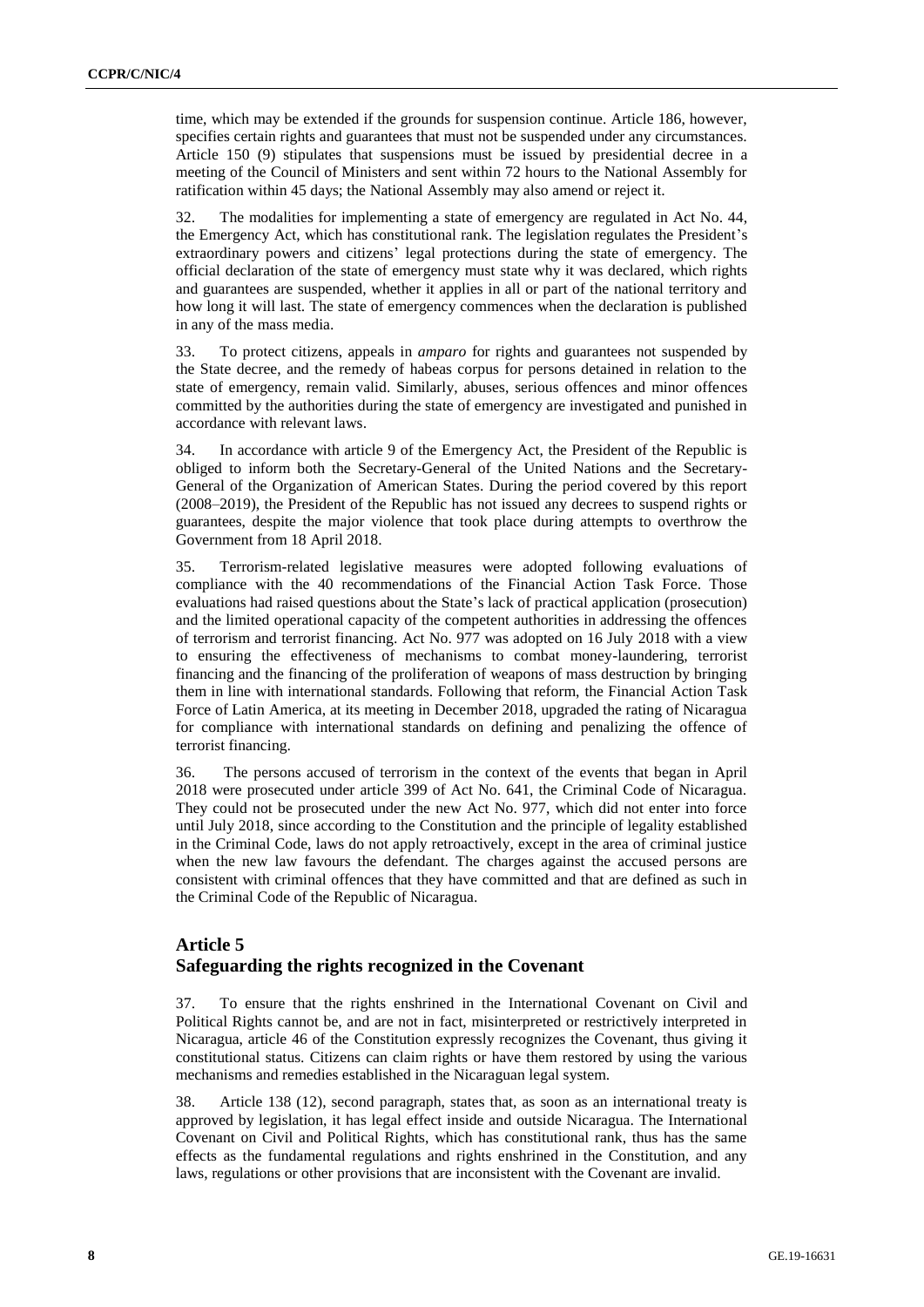39. Article 182 of the Constitution states: "The Constitution is the fundamental charter of the Republic [and] all other laws are subordinate to it. Laws, treaties, orders or provisions that are inconsistent with the Constitution or distort its provisions shall be without effect."

40. In this regard, the Supreme Court has ruled that "for an international treaty to have the force of law, it must have been approved by the legislature …. Whenever an international treaty contains provisions that are contrary to laws in force, but not contrary to the Constitution, those laws are tacitly revoked as soon as the ratified treaty is published in the Official Gazette."

#### **Article 6**

#### **Measures taken to prevent arbitrary deprivation of life**

41. Article 23 of the Nicaraguan Constitution states that "The right to life is inalienable and inherent to the human person. There is no death penalty in Nicaragua." Thus, according to the Constitution, the death penalty does not exist in Nicaragua. Furthermore, Nicaragua is a signatory to the American Convention on Human Rights (1969) and the Optional Protocol to the International Covenant on Civil and Political Rights (1990), which state that the death penalty must not be re-established by States that have abolished it. On 2 September 2008, the State of Nicaragua adopted Decree No. 58-2008 ratifying the adoption of the Second Optional Protocol to the International Covenant on Civil and Political Rights, aiming at the abolition of the death penalty.

42. Thanks to its Sovereign and Public Safety Strategy, Nicaragua has no drug cartels or criminal gangs within its borders and the lowest homicide rate in Central America. The United Nations Development Programme (UNDP), in its Regional Human Development Report 2013–2014 for Latin America, indicates that Nicaragua has become a benchmark for public security thanks to a community-based security policy, which has led to a fall in the rate of homicides. Between 2014 and 2017, Nicaragua had an average homicide rate of 7.5 homicides per 100,000 inhabitants, a quarter of the Central American average. Between 2014 and 2018, there was an average of 478 homicides (comprising murders, parricides, femicides and other homicides) a year, representing an average annual reduction of 7.5 per cent. The figures fell by 11.6 per cent in 2014, 0.2 per cent in 2015, 13.5 per cent in 2016 and 4.9 per cent in 2017. The trend was reversed in 2018, when the homicide rate increased by 42 per cent (as a result of the attempted overthrow of the State). The police's average clearance rate for homicides is 77 per cent given that, out of the annual average of 478 homicides, an average of 366 cases are taken up each year by the Public Prosecution Service.

43. Act No. 641, the Criminal Code, protects the right to life and contains provisions to punish those who commit homicide. Title I of the Criminal Code covers "offences against human life, physical integrity and personal security". There is also a specific regulatory framework for the prevention of violence against women, established by means of Act No. 779, the Comprehensive Act to Combat Violence against Women and Act No. 952 amending Act No. 779. Specific reference is made to femicide, among other offences, and prison sentences for perpetrators have been increased to a maximum of 30 years. There is a State policy to ensure the application of the legal framework for the protection of women by strengthening institutions in the justice system. Those institutions incorporate a gender perspective into the investigation process with a view to preventing impunity.

44. The Public Prosecution Service has drawn up a protocol on criminal prosecution with a gender perspective to guide the prosecution process, while the judiciary has courts and units that specialize in gender-based violence, ensuring that there is specialist support for such cases so that victims are properly protected. There were some 300 recorded cases of homicide against women between 2014 and 2018, representing 12.5 per cent of total homicides over the period. The number of women homicide victims was highest in 2014, at 84. In 2018, there was a downward trend, with 43 victims recorded, 41 fewer than in 2014. Between 2014 and 2018, the average reduction was 33 per cent. Of the 300 homicides against women, 32.3 per cent (97) were femicides, 35.4 per cent (106) murders, 5.0 per cent (15) parricides and 27.3 per cent (82) other homicides. The police's clearance rate for women homicide victims rose from 61 per cent in 2014 to 85 per cent in 2017. So far in 2018, 72 per cent of cases have been resolved.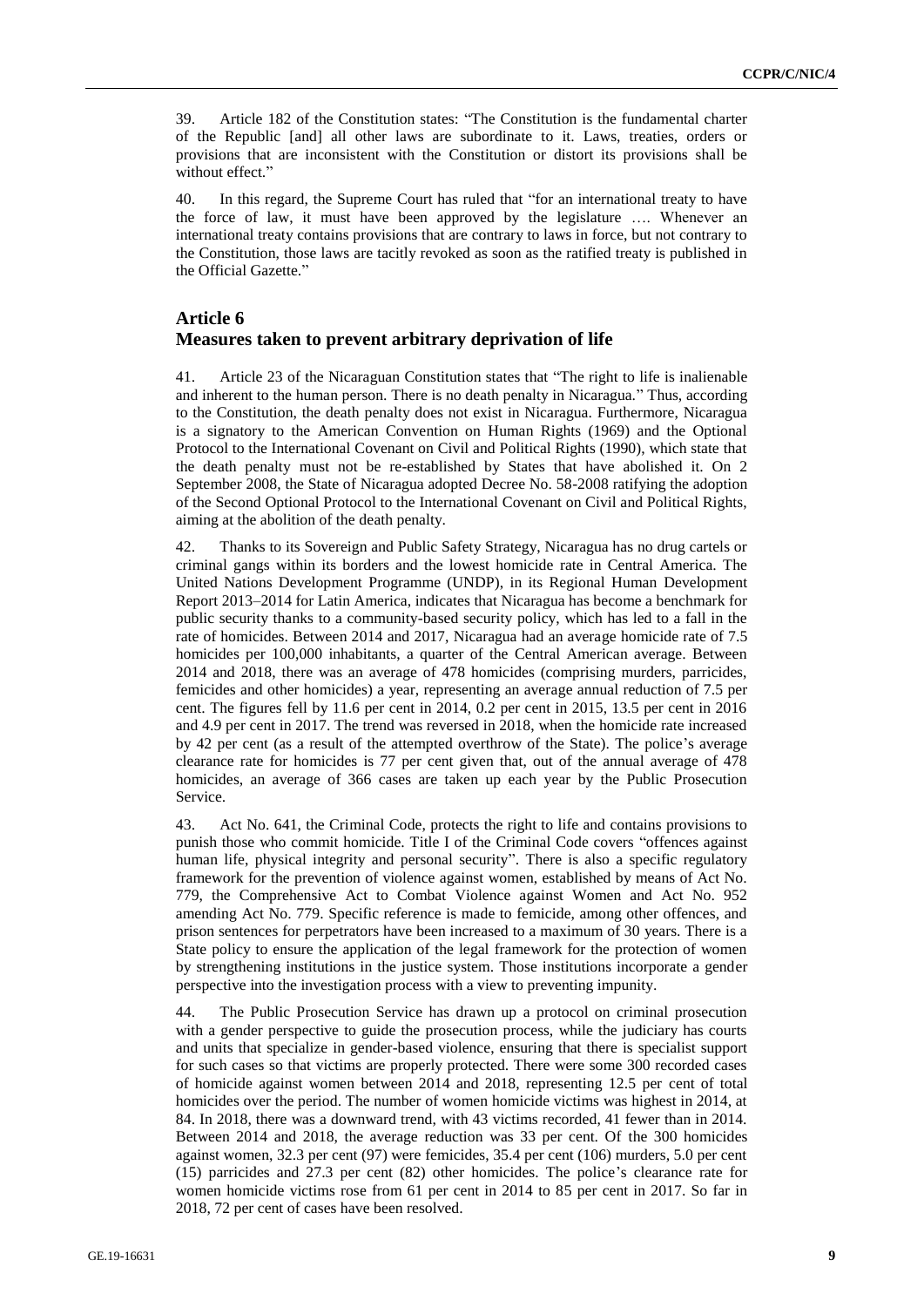45. Article 7 of Act No. 228, the National Police Act, states that the conduct of the National Police is determined by the United Nations Code of Conduct for Law Enforcement Officials, and sets out fundamental principles for police action, including the rational use of force. In the exercise of its functions, the National Police uses non-lethal incapacitating weapons, weapons with non-lethal ammunition and deterrent weapons (stun guns and tear gas) to minimize the risk of death or injury. Police officers use force or firearms only in exceptional cases and in a manner that is proportionate to the type of resistance they encounter. Act No. 510, the Special Firearms, Ammunition, Explosives and Other Related Materials Monitoring and Regulation Act, published in the Official Gazette No. 20, on 25 February 2005, and Decree No. 28-2005 regulating Act No. 510 authorize the use of certain types of firearms, ammunition and accessories only by the Nicaraguan army, the National Police and the National Prison Service, and only as required, in line with regulations.

46. To safeguard the right to life, in compliance with the American Convention on Human Rights and the Nicaraguan Constitution, which provides that "the right to life is inalienable", the State began in 2007 to promote and strengthen its policy of free health care at public health facilities. Since then, health-care staff numbers have been increased, new facilities have been built and high-cost medicine has been introduced. In addition to its Family and Community Health Model, the State also has a National Sexual and Reproductive Health Strategy, and a National Early Childhood Policy that protects the physical, mental, social and spiritual development of children of up to 6 years of age. The Ministry of Health has developed a medical protocol regarding the care of pregnant women whose health is at risk, the number of maternity homes has been expanded to 178 and community midwives have increasingly obtained certification and adopted modern technology. These measures ensure that pregnant women receive skilled care, resulting in safe births and immediate care for newborns. As a result, the number of maternal deaths as a result of childbirth fell from 125 in 2006 to 47 in 2018. The United Nations awarded its America 2011 prize to the Ministry of Health in recognition of its maternity homes strategy.

47. Nicaragua is pro-life. The State protects the rights of the unborn, thus complying with the American Convention on Human Rights and the provisions of the Constitution, article 23 of which states that the right to life is inalienable. For Nicaragua, abortion is not a family planning method or a method to control the country's birth rate. As part of its policy to prevent unwanted pregnancies, advocates from the Ministry of Health give talks in schools and communities, teaching young people about the importance of using contraception and the risks of early pregnancy and abortion, and giving them an opportunity to ask experts about related concerns. This provides them with appropriate sex education, alerting them to the scourge of unwanted pregnancy in order to do away with this problem in society and in families.

#### **Article 7**

# **Prohibition of torture and other cruel, inhuman or degrading treatment or punishment, and medical and scientific experiments without consent**

48. Article 36 of the Constitution prohibits torture and ill-treatment, stating: "All persons are entitled to respect for their physical, psychological and moral integrity. No one shall be subjected to torture or to cruel, inhuman or degrading procedures, punishment or treatment. Violation of that right constitutes an offence and is punishable by law." Article 486 of Act No. 641, the Criminal Code of Nicaragua currently in force, defines torture as "the intentional infliction of severe pain or suffering, whether physical or mental, upon a person in the custody or under the control of the accused, except that torture shall not include pain or suffering arising only from, inherent in or incidental to lawful sanctions". The same article stipulates prison sentences of 7 to 10 years for the use of physical or mental torture as part of criminal investigations, as a form of intimidation or personal punishment, as a preventive measure or punishment for an offence, or for any other purpose. Furthermore, article 4 stipulates the following: "The State shall ensure that every person found to be responsible for a serious or minor criminal offence has the right to be treated with respect for the inherent dignity of the human person. No penalties or security measures involving torture or inhuman, cruel, shaming or degrading procedures or treatment may be imposed."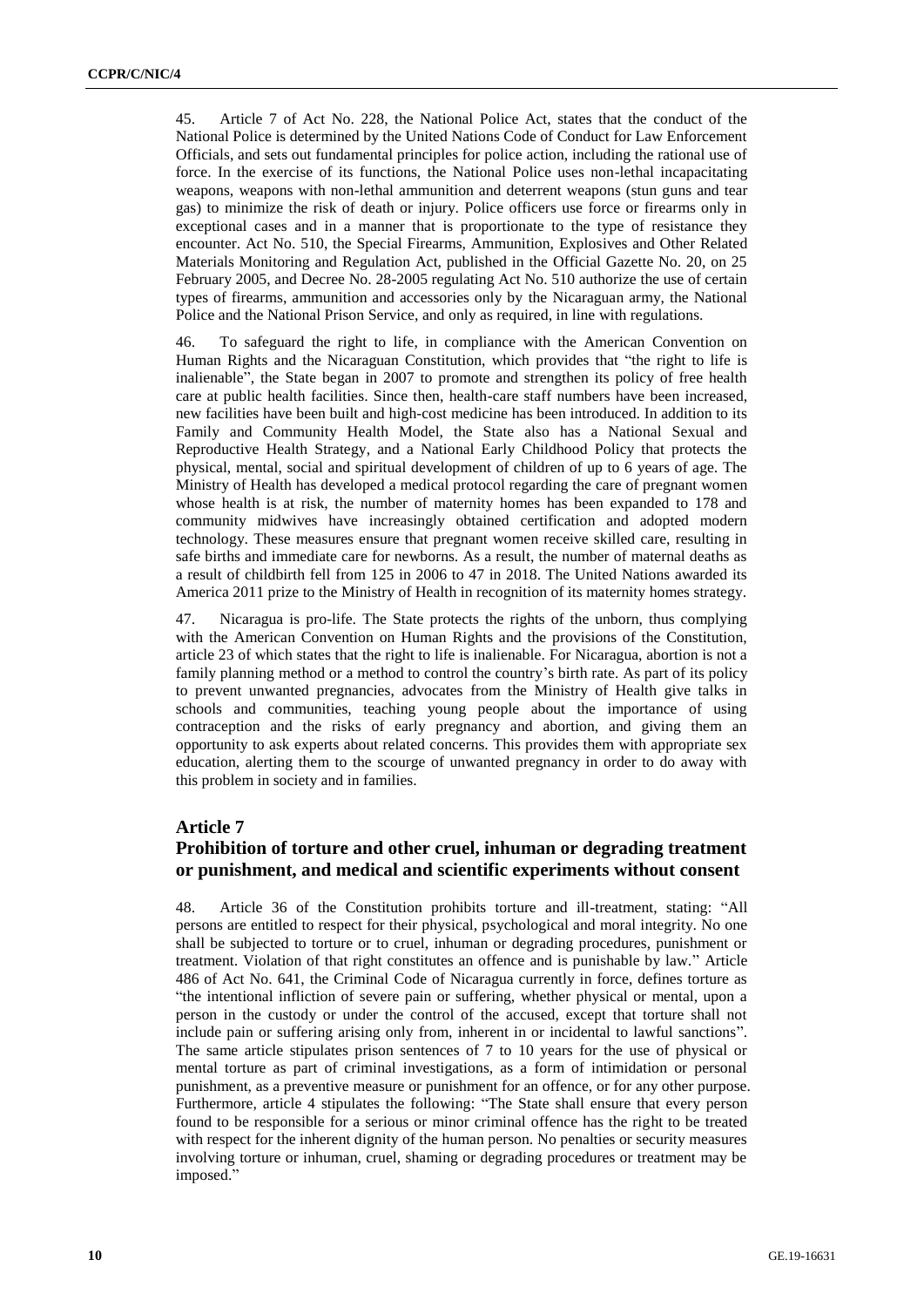49. Under the Criminal Code, any public authority, civil servant or government employee who subjects another person to any kind of physical or mental torture as part of criminal investigations, as a form of intimidation or personal punishment, as a preventive measure or punishment for an offence, or for any other purpose, will be sentenced to 7 to 10 years in prison and 8 to 12 years of general disqualification. Furthermore, any official who is aware of any such conduct and has the power to prevent it but does not do so will be sentenced to 5 to 7 years in prison and special disqualification from his or her post or public office for 5 to 9 years. The same penalty applies to officials who do not have the authority to stop such conduct and fail to report it to the competent authority within 48 hours of becoming aware of it.

50. Concerning the treatment of defendants, the Code of Criminal Procedure states that all persons indicted or charged have the right "not to be subjected to torture, other cruel or inhuman treatment or treatment that is degrading to their personal dignity" (art. 95 (5)). The Code also prohibits "the use of torture, cruel, inhuman or degrading procedures or treatment or any other form of pressure that violates human dignity in police investigations" (art. 227, para. 2). Article 16 provides that evidence must be lawful: "Evidence shall be valid only if it has been obtained by lawful means and incorporated into the proceedings in accordance with the provisions of this Code." Evidence obtained through torture or ill-treatment is therefore inadmissible.

51. Article 39 of the Constitution stipulates that the National Prison Service is humanitarian in nature and seeks to rehabilitate inmates for their reintegration into society. According to Act No. 473 on the Prison System and the Enforcement of Sentences, the National Prison Service is founded on recognition of the dignity of the person and respect for human rights. The Act states that inmates may not be subjected to torture or to cruel, inhuman or degrading treatment or punishment under any circumstances. Physical or psychological abuse and any procedure that may harm a prisoner's human dignity are also prohibited (art. 7). The administrative procedure for reporting acts of torture and illtreatment by prison officials is set out in the Act and its implementing regulations, which state that, "without prejudice to their right to submit requests and complaints to the competent authorities, inmates may also address such requests and complaints to the prison governor if they are strictly within the remit of the prison administration".

52. Act No. 745 on Enforcement, Benefits and Judicial Oversight of Criminal Penalties states that all detained persons must be treated equally and with dignity (art. 3) and that the State must guarantee their physical, moral and mental integrity, ensuring they are not subjected to torture or to cruel, inhuman or degrading procedures, punishment or treatment.

53. Nicaragua ratified the Convention against Torture and Other Cruel, Inhuman or Degrading Treatment or Punishment in 2005 through Decree No. 30-2005, and on 14 March 2007 it signed the Optional Protocol to that Convention. Through the Office of the Human Rights Advocate, Nicaragua protects people's human rights, ensures oversight of State authorities, receives complaints regarding human rights violations, issues recommendations on reparation and adopts measures for the restitution of rights. Presidential Decision No. 04-2012 made the Office responsible for setting up the national preventive mechanism to comply with the State's obligations under the Optional Protocol to the Convention against Torture and Other Cruel, Inhuman or Degrading Treatment or Punishment and the United Nations guidelines on national preventive mechanisms.

54. The National Police receives complaints against police officers through the Directorate of Internal Affairs. It may then impose administrative penalties, such as dismissal or demotion, or the lowering of an officer's grade. The education system for the National Police consists of three subsystems. Respect for human rights is one of the crosscutting themes of those systems and human rights is a compulsory subject.

55. Article 22 of the Code of Criminal Procedure states that "any person who becomes aware of an offence subject to public prosecution may report it orally or in writing to the Public Prosecution Service or the National Police". Title VI of the Criminal Code establishes the civil liability that exists for serious and minor offences. The procedure for determining civil liability in a criminal court, once a sentence has been passed, is set out in the Code of Criminal Procedure.

56. Regarding the State's mechanisms for monitoring medical and scientific experiments on human beings, Act No. 423, the General Health Act (art. 8, (6) and (7)),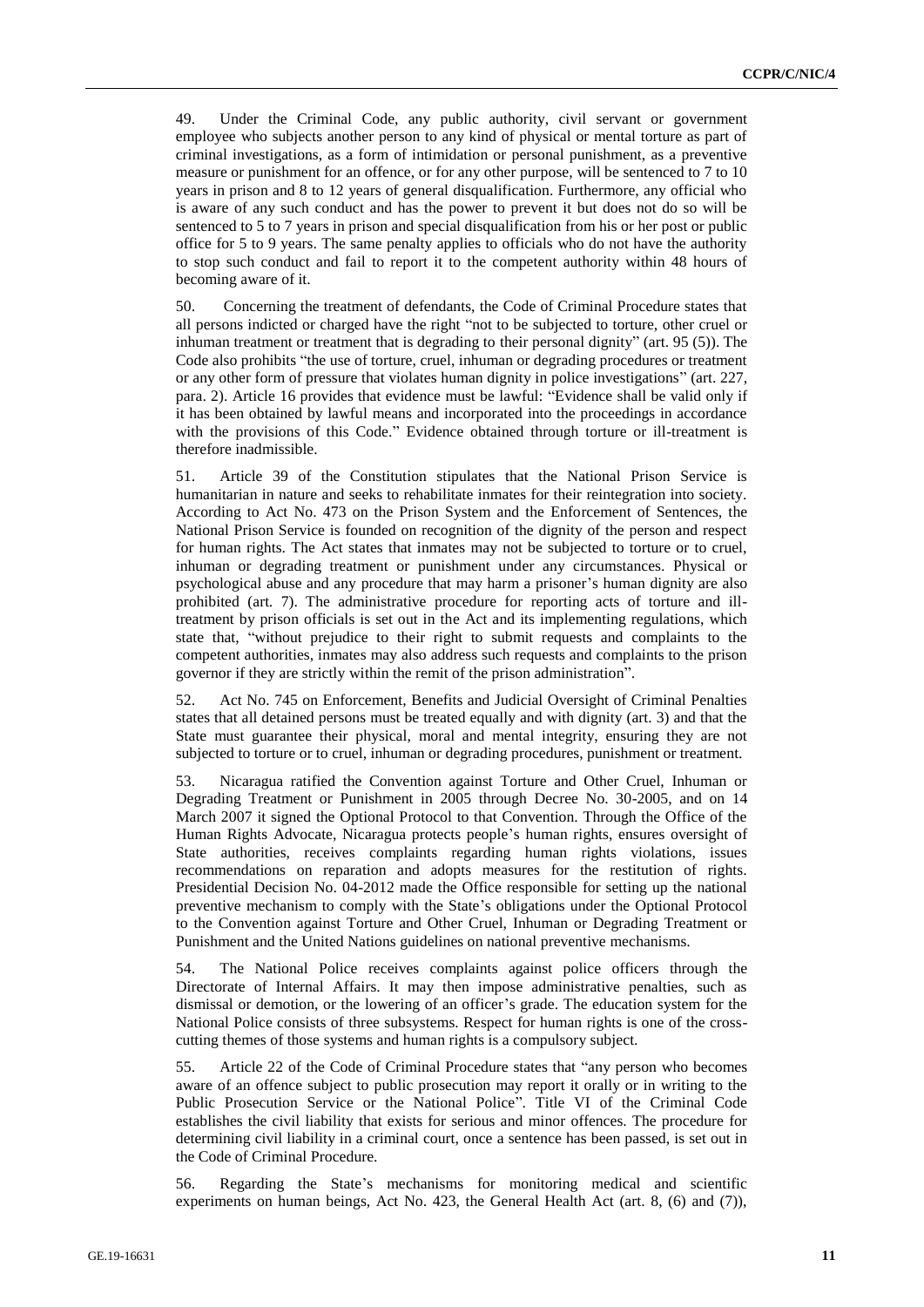states that no patient may be subject to experimentation involving either drugs or diagnostic, therapeutic or prognostic procedures without being duly informed about the experimental nature thereof and the risks involved, and without the prior written consent of the patient or, where necessary or where the patient is unable to grant consent, of the person legally responsible for giving consent. Article 7 (17) of the Regulations to the General Health Act states that health facilities must warn a patient, a family member or a guardian if they wish to perform biometric experimentation affecting the patient's care or treatment, prior written informed consent being mandatory.

57. Article 43 (2) of the Constitution states that "Nicaraguans shall not be extradited from the national territory". Nicaragua does not extradite its nationals under any circumstances.

# **Article 8 Prohibition of slavery, servitude, forced labour and trafficking in persons**

58. The Constitution prohibits slavery, servitude, forced/mandatory labour and trafficking of any kind (art. 40) and grants every citizen the right to freely choose and exercise a profession or trade and to choose a place of work without any requirements other than an academic qualification and the need for the work to fulfil a social function (art. 86). Article 44 of the Labour Code grants employees the right to change job after duly notifying their employer. Regarding forced domestic labour, Nicaragua has ratified the ILO Domestic Workers Convention, 2011 (No. 189).

59. As part of efforts to harmonize the legislation of Central American and Caribbean countries, Nicaragua promulgated Act No. 896 against Trafficking in Persons in 2015. The purpose of the Act is to prevent and investigate trafficking in persons, prosecute and punish the perpetrators, protect and provide comprehensive care for victims, and protect persons involved in investigations and criminal proceedings, including nationals transferred outside the territory, as well as foreign nationals irrespective of their migration status. The Act defines the offence of trafficking in persons very broadly, with penalties applying whatever the purpose of the trafficking. The language used and the forms of exploitation mentioned go beyond the minimum international standards. The Act protects both men and women as possible victims of the offence and envisages prison sentences of 10 to 15 years as well as administrative penalties. Under no circumstance does the victim's consent remove or mitigate the criminal liability of the perpetrator. The sentence is increased to 19 to 20 years when the victims are children, adolescents, older persons, indigenous persons, persons of African descent or persons with disabilities. The Act sets out strategies to provide victims with primary and secondary care, to integrate them in society and to repair the harm caused.

60. Concrete protection measures introduced by the aforementioned Act include the establishment of the National Coalition Against Trafficking in Persons and the Single National Register of Information on Trafficking in Persons. The Coalition brings together 25 government bodies, municipal bodies and children's organizations and has 17 active departmental panels. It makes proposals on matters such as public policy and interinstitutional procedural protocols. Between 2014 and 2018, the Coalition conducted 8,619 prevention and awareness-raising activities attended by 467,863 people, and it trained 44,232 public officials (21,364 men and 22,868 women). It also established a diploma course for judicial officials on the international return of children and adolescents. As a result of these prevention activities, there were fewer victims, fewer complaints of trafficking in persons and fewer cases brought to trial. During the period in question, 30 cases were recorded, 64 persons investigated and 22 cases brought to trial, with 20 persons convicted and 2 acquitted. There are currently eight cases under investigation. A total of 73 victims (13 male, 60 female) were rescued, of whom 10 were children, 28 were adolescents and 35 were adults.

61. Regarding labour as part of a criminal penalty, the non-custodial penalties envisaged in the Criminal Code include work for the benefit of the community, which cannot be imposed without the consent of the convicted person. This kind of activity involves unpaid physical or intellectual work lasting between one day and one year that benefits society, does not harm the dignity of the convicted person and does not involve working for more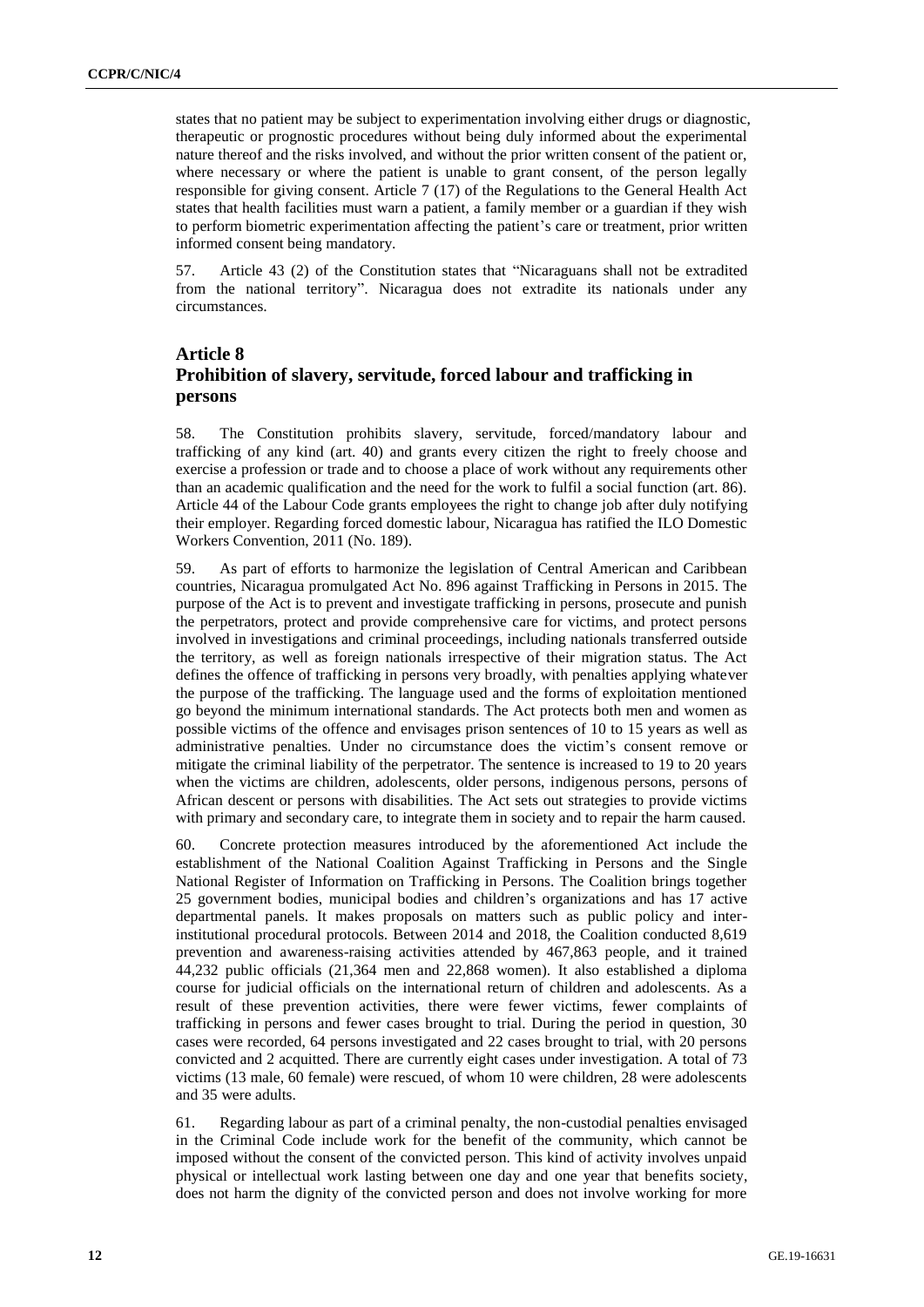than eight hours a day. For every day of work performed by persons detained in the country's prisons, one day is deducted from their sentence. During pretrial detention, the time worked is credited against the sentence on the basis of two days of deprivation of liberty for every day worked. The prison monitoring and enforcement judge ensures that the sentence imposed is effectively served, monitors how the penitentiary regime is applied and ensures that sentences and security measures comply with the constitutional and legal aims thereof, as indicated in Act No. 745 on Enforcement, Benefits and Judicial Oversight of Criminal Penalties.

## **Article 9 Right to liberty and security of person**

62. Nicaragua is implementing a community-led, gender-focused citizen and human security strategy based on the individual, community and family security model, under which all State institutions have been taking multidisciplinary, comprehensive, balanced, educational and preventive measures and promoting rehabilitation, treatment, social reintegration, the recovery of public spaces and the restoration of the right to live in a safe and healthy environment.

63. The right to liberty and security of person is enshrined in article 25 of the Constitution. Article 3, in full alignment with article 25, provides that "no one shall be deprived of his or her liberty except for the reasons established by law and in accordance with a legal procedure". That procedure is established in Act No. 406, the Code of Criminal Procedure, which came into force in 2001. Deprivation of liberty was already provided for in Nicaraguan legislation. The Code of Criminal Procedure establishes that in cases where the perpetrator is caught in flagrante delicto, any person may make an arrest. The National Police may arrest a person without a warrant when he or she is caught committing a punishable act. The officer in command of a police station may issue an arrest warrant where there is a reasonable probability that an offence punishable by deprivation of liberty has been committed, otherwise a court order is required. These forms of arrest are legal and legitimate. With a view to preventing and punishing unlawful and illegitimate forms of deprivation of liberty, including abduction, such acts are defined as offences under title II of the Criminal Code (Act No. 641), on offences against liberty.

64. Under article 34 of the Constitution, detainees awaiting trial have the right to be informed of the reasons for their arrest from the outset of custody. Articles 95, 231 and 232 of the Code of Criminal Procedure lay down the procedure to be followed: detainees must be informed of the charges being brought against them, their families must be informed of their arrest, they have the right to be assisted by a lawyer of their choice and to be examined by a doctor before being brought before a judge, and they must be placed under the competent authority within a maximum of 48 hours following the arrest, among other safeguards.

65. Under Act No. 228, the National Police Act, and its regulations, which are set out in Decree No. 26-96, police officers must comply with and ensure compliance with the law, preserve human life and protect and preserve property that is in any way threatened. They are competent to investigate criminal acts and, depending on the severity of the act, to arrest the perpetrator, who must be informed of the reasons for his or her arrest and of his or her rights in detail and in a language that he or she understands, after which he or she must be brought before the competent judge within the constitutional time limit. The mechanisms that apply during detention are set out in articles 134 and 135 of the Code of Criminal Procedure. If a person is charged with a serious offence, a verdict or a sentence must be pronounced within three months of the preliminary hearing; for less serious offences, the time limit is one month. Some criminal proceedings are given complex treatment, depending on the nature of the acts being investigated, the severity of the offences, the complexity of the investigation, the amount of evidence and the number of victims and defendants. Regarding the period of time during which persons suspected of acts of terrorism may be detained without charge, in the Nicaraguan legal system the length of the proceedings is not adjusted based on the nature of the offence; the procedures and time limits are set out in the Constitution, the National Police Act and the Code of Criminal Procedure.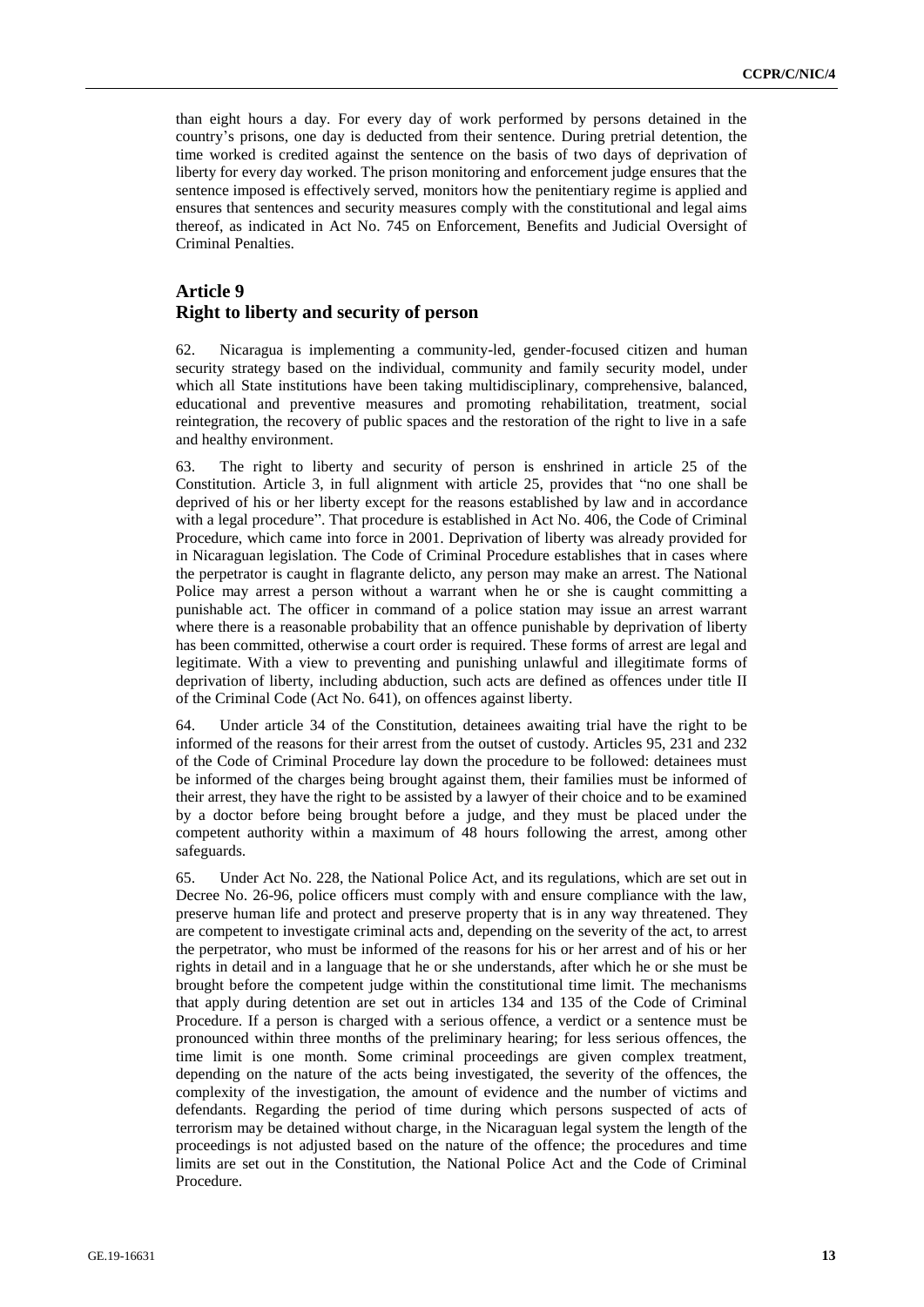66. In Nicaragua there is no provision for incommunicado detention and all detainees are allowed to be visited by family members. Articles 45 and 189 of the Constitution provide for recourse to the remedy of habeas corpus in respect of persons whose liberty, physical integrity and safety may have been, or are at risk of being, undermined. The Code of Criminal Procedure provides that district courts and courts of appeal are competent to hear appeals against rulings and decisions relating to deprivation of liberty, and that the Criminal Division of the Supreme Court is competent to review the decisions of courts of appeal in that regard.

## **Article 10 Rights of persons deprived of their liberty**

67. Article 36 of the Constitution provides: "All persons are entitled to respect for their physical, psychological and moral integrity. No one shall be subjected to torture or to cruel, inhuman or degrading procedures, punishment or treatment. Violation of that right constitutes an offence and is punishable by law." Article 39 of the Constitution provides that sentences have a re-educational function, that the prison system is humanitarian in nature and has the fundamental objective of rehabilitating inmates with a view to their reintegration into society and that the graduated prison system "promotes family unity, health, educational and cultural achievement and productive waged employment for inmates".

68. Persons deprived of liberty are held in the national prison system, although a small proportion are currently being held on a temporary basis in police cells. The National Police has 468 holding cells at the national level, with the capacity to hold 2,777 detainees and an average overpopulation rate of 1.6 per cent, which represents a substantial reduction in overcrowding. Detainees are held in different cells according to their legal status and their sex. Children are not held in police cells. Food is provided by the police station but, with a view to improving conditions for detainees, family members are allowed to bring food in every day, if they so wish. Family visits are allowed twice a week in departmental police stations and once a week in police stations in the districts of Managua. Medical care is provided according to the health needs of the detainee in cooperation with health centres, hospitals and the Institute of Forensic Medicine. Specialist care must be authorized by the judge in the case. Other services provided to detainees in police cells include legal assistance for detained Nicaraguans and consular assistance for foreign detainees.

69. The National Prison Service is governed by Act No. 473, the Prison System and Enforcement of Sentences Act, which establishes the regulations and general rules governing the operation of the Service. Article 7 of Act No. 473 provides: "The National Prison Service is founded on recognition of the dignity of the person and respect for human rights. Inmates shall not be subjected to torture or to cruel, inhuman or degrading punishment or treatment under any circumstances. Physical or psychological abuse and any other procedure that may harm a prisoner's human dignity is prohibited." There are eight prisons in Nicaragua. They are located in the departments of Estelí, Chinandega, Managua (a men's prison in Tipitapa and a women's prison), Granada and Matagalpa, and in Juigalpa and Bluefields. To avoid transferring women deprived of liberty out of their ordinary legal jurisdiction and to keep family units close together, the prisons have been equipped with the necessary facilities to ensure that women are held separately from the male prison population and the custody officers who work in women-only areas are all women except for the security and transfer personnel. Similar measures are taken in the case of juvenile prisoners, whose ages range from 15 to 18. In the prisons of Tipitapa and Granada, they are held in independent blocks that are completely separate from adult areas, while in the other prisons different areas and cells are designated for minors in order to ensure that they are kept separate from adults.

70. The Prison Service's re-educational treatment model (Constitution, art. 39) is based on a graduated system, according to which prisoners progress through different conditions, or stages, gaining ever greater access to participation in different programmes and activities and having the possibility to move from a closed to an increasingly open regime, the ultimate goal being their social reintegration and the prevention of recidivism. Prisoners can take part in the following activities: various types of schooling (literacy programmes; primary, second and tertiary education); technical training, which provides them with a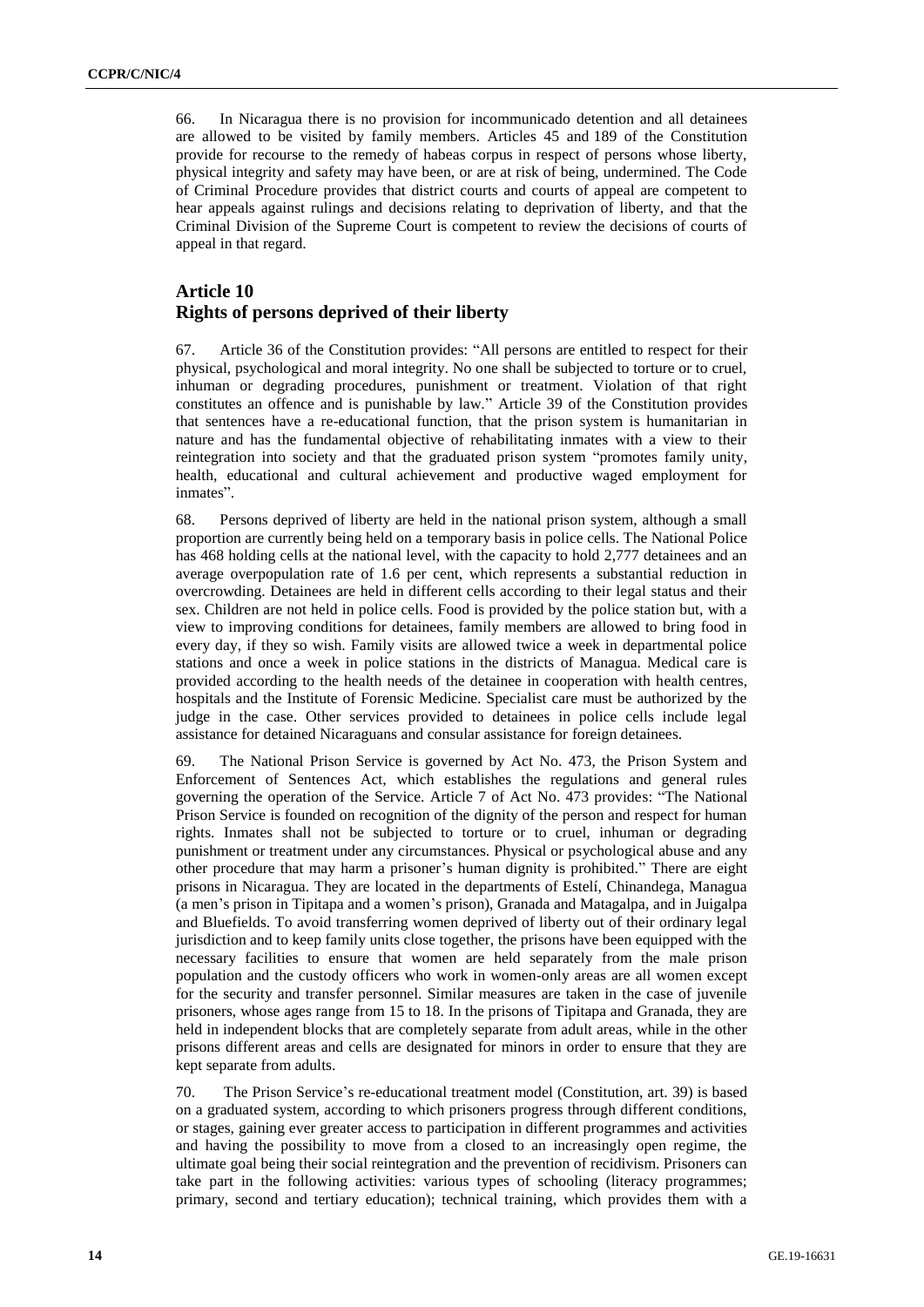useful tool that can help them to reintegrate into society and which includes courses on carpentry, joinery, mechanics, welding, plumbing, baking and handicrafts; sport, with 11 different types of sport available; cultural activities, which are intended to transmit and restore moral, ethical and socially acceptable values; prison work and community service as a form of social redress; preventive talks on sexually transmitted infections, HIV/AIDS, tuberculosis and other topics; talks on subjects such as human rights and the environment; health care; psychological support; voluntary religious worship; and family and spousal visits, which help to maintain and foster family unity.

71. To ensure compliance with Act No. 473, in accordance with the Code of Criminal Procedure and Act No. 745 on Enforcement, Benefits and Judicial Oversight of Criminal Penalties, prison monitoring and enforcement judges conduct visits to prisons to ascertain whether inmates' fundamental rights and their rights as prisoners are being complied with and to resolve, by means of enforcement pleas, petitions or complaints made by inmates in relation to aspects of the prison regime and their treatment that undermine their rights.

72. The use of force and firearms is subject to the principles of rationality and proportionality, and is limited to situations of self-defence or defence of a third party, where there is an imminent danger of death or serious injury.

## **Article 11 Prohibition of imprisonment on the ground of contractual obligations**

73. Article 41 of the Constitution provides: "No one shall be imprisoned for debt. This principle does not restrict the ability of competent judicial authorities to issue warrants for failure to pay maintenance. It is the duty of all persons – nationals or aliens – to pay what they owe." Enforcement by committal in civil proceedings is therefore prohibited. The Family Code, which came into force in 2014, regulates the right to receive maintenance, which is defined as the goods necessary to a person's life. Maintenance is also considered to include services that are necessary to ensure a better quality of life, including health care, education, housing and cultural and recreational activities (art. 36). The obligation to provide maintenance is derived from family relationships and there is a procedure for its due application and interpretation. The Family Code, in book IV, title I, on maintenance, provides that the right to provide maintenance is personal, imprescriptible, inalienable, immutable and non-transferable. Maintenance is not subject to seizure and may not be offset against any type of debt. Without exception, maintenance is a privileged right and a priority over all other obligations incumbent on the provider and may not be pursued by the recipient's creditors (art. 307), so as to protect the subsistence of the family. For these reasons, enforcement by committal may be ordered in respect of the duty to pay maintenance, which is a family responsibility, not a civil responsibility.

74. In 2009, the State passed Interpretative Act No. 676 on the Application of Enforcement by Committal in respect of Loans with Personal Guarantees and Amending Article 13 of Act No. 146, the Commercial Collateral Act. Article 1 of Act No. 676 provides that, in accordance with article 41 of the Constitution and the single chapter of title IX, book III, of the Civil Code of Nicaragua, any preliminary or final ruling or decision that orders the application of enforcement by committal as the direct consequence of a failure to meet an obligation or to respect a time limit is void of any legal value and effect, and that any judge who acts in a manner contrary to the provisions of the Constitution, Act No. 676 or any other legal provision relating to enforcement by committal in civil matters commits the offence of breach of official duty (Criminal Code, art. 463).

## **Article 12 Free movement of persons**

75. Article 31 of the Constitution provides that all Nicaraguans have the right to move freely and establish their residence in any part of the national territory and freely to enter and leave the country. Nicaraguan citizens may establish their place of residence anywhere in the country without conditions or formalities. Article 25 of the Civil Code provides that "a person's domicile is the place in which he or she has his or her habitual residence [and] a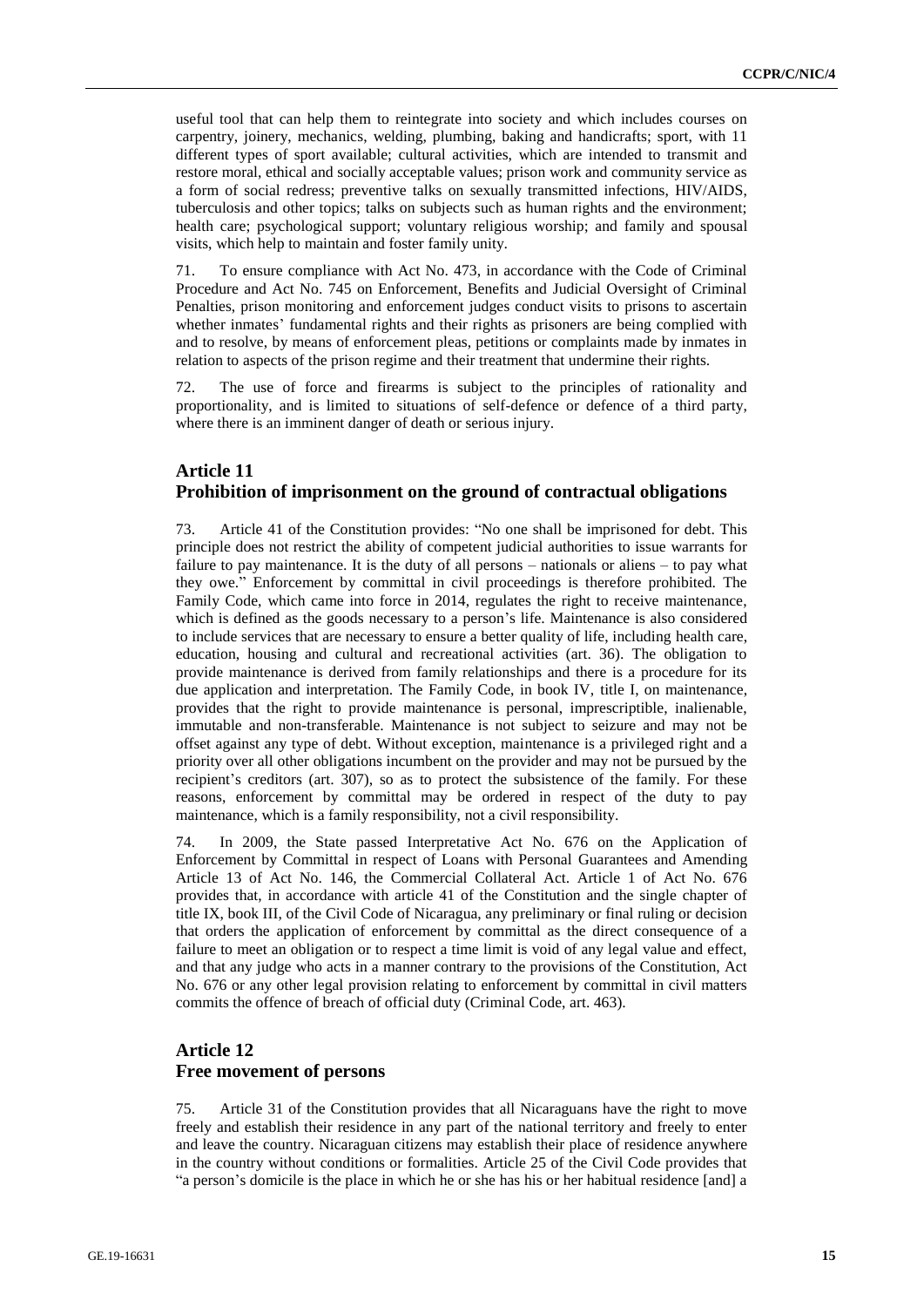person passing through a place is a transient". No legal steps need to be taken with the public authorities in that regard.

76. The residency conditions applicable to foreign nationals differ from those applicable to Nicaraguan nationals. Act No. 761, the Migration and Aliens Act, provides that foreign nationals who wish to obtain a residence permit must apply to the Directorate-General of Migration and Alien Affairs if they are in Nicaragua, or to the Nicaraguan foreign service through a diplomatic mission or a consular office if they are outside Nicaragua (art. 28). Residence permits can be temporary or permanent and may be granted to investors or on the basis of family ties, a spouse or a partner in a de facto union. Nicaragua has regulations on refugee status. Article 26 of Act No. 761 provides that the Directorate-General of Migration and Alien Affairs must provide refugee papers to foreign nationals granted refugee status through an administrative decision issued by the National Commission for Refugees, in accordance with Act No. 655, the Refugee Protection Act. Article 27 of that Act provides that the Directorate-General of Migration and Alien Affairs must provide legal papers to foreign nationals granted political asylum by the Executive in accordance with the international instruments ratified by Nicaragua.

77. With regard to entry and exit rights, Act No. 761, the Migration and Aliens Act, governs the entry of Nicaraguans and foreign nationals into the national territory and the stay of foreign nationals in Nicaragua. With regard to visas, Nicaragua has signed the Agreement on the Creation of a Single Central American Visa for the Free Movement of Aliens between El Salvador, Guatemala, Honduras and Nicaragua (CA-4). A visa may or may not be required depending on the origin and nature of the document being used for travel, for which reason three categories have been established: Category A: Nationals of category-A countries who hold any type of passport do not require a visa to enter Nicaragua; Category B: Nationals of category-B countries, depending on the type of passport they hold, will require an on-arrival visa or a border visa to enter Nicaragua; Category C: Nationals of category-C countries, depending on the type of passport they hold, will require a preauthorized visa to enter Nicaragua. To be allowed entry into the country, their visa must have been issued with the authorization of the Directorate-General of Migration and Alien Affairs and they must meet the requirements set forth in applicable legislation. Visa categories A, B and C are governed by bilateral agreements, agreements recognized under CA-4 and visa waiver agreements that Nicaragua has concluded with other States, the United Nations and the Organization of American States.

78. With regard to travel documents, the Ministry of the Interior, through the Directorate-General of Migration and Alien Affairs, is responsible for the regulation, issuance and use of migration documents (Act No. 761, art. 75). The recognized forms of migration documents for nationals (Act No. 761, art. 70) are: (a) ordinary passports, the requirements for which are set out in article 19 of Decree No. 31-2012, the regulations to Act No. 761; (b) official passports, which are governed by article 22 of the regulations to Act No. 761; (c) service passports, the requirements for which are established in article 26 of Decree No. 31-2012; (d) diplomatic passports, the requirements for which are set out in article 25 of Decree No. 31-2012; (e) safe conduct passes (Decree No. 31-2012, art. 27); (f) group permits, which are valid for a limited time only and are issued only when there exists an agreement with the migration authorities of the country of destination; (g) border passes, which are issued to nationals living in border areas who wish to work or visit family in the neighbouring country, and which are valid only once; (h) neighbourhood permits, which may be issued to adult inhabitants of a specific area to authorize a one-off trip to the nearest town or village in the neighbouring country; (i) identity cards, which are public documents used to identify citizens that may also be used as travel documents in countries with which Nicaragua has ratified international instruments granting their citizens freedom of movement and migration.

79. Regarding exit permits, Act No. 761 provides that Nicaraguans must be in possession of a passport or another type of migration document valid for at least six months and issued in their name by the Directorate-General of Migration and Alien Affairs in order to leave the country. They must also present the relevant entry or exit card when entering or exiting the country through a border post.

80. With regard to deportation, if the Directorate-General of Migration and Alien Affairs determines that a foreign national has entered or is staying in the country irregularly, it may: (a) instruct the foreign national to regularize his or her migration status in the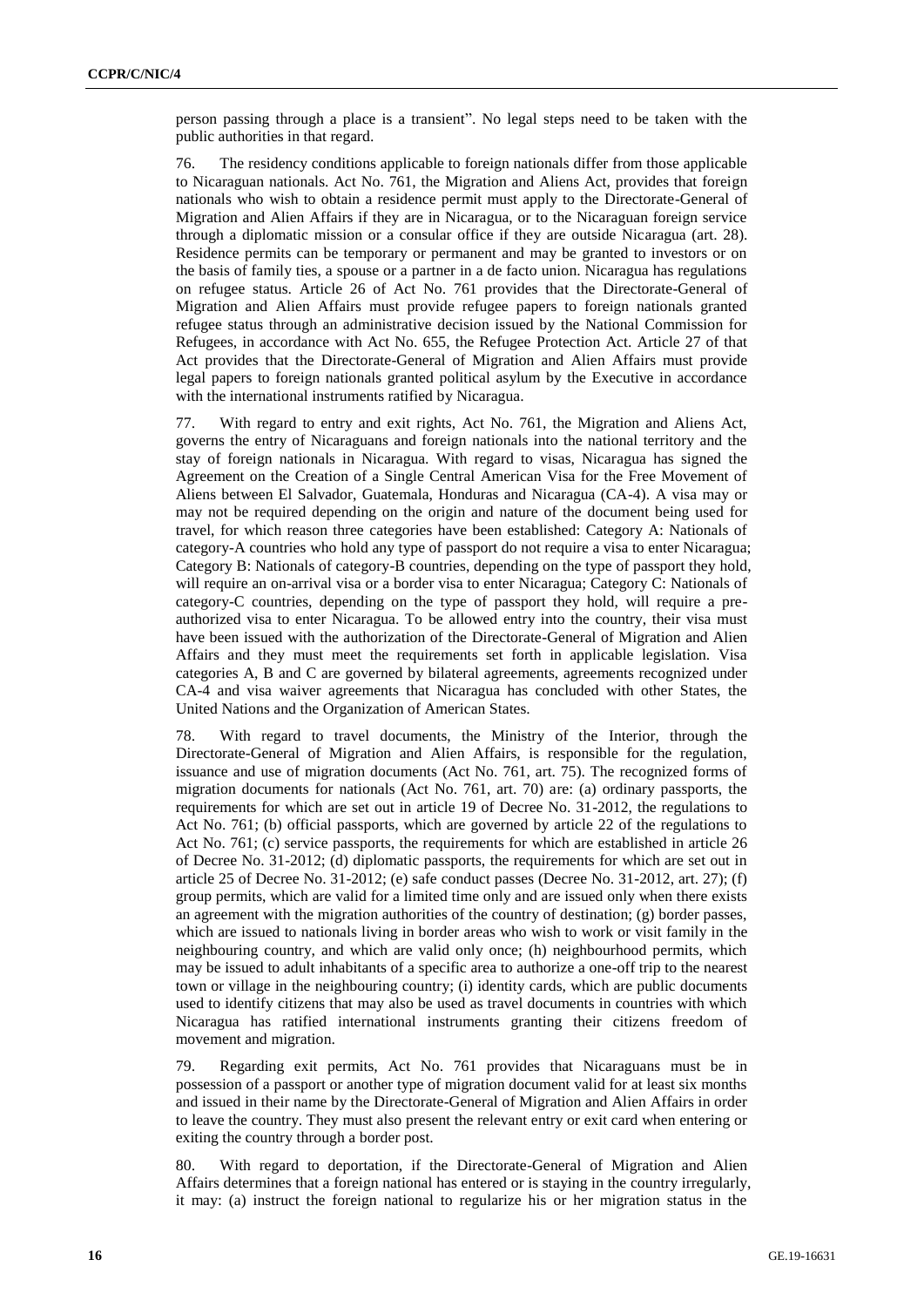country; (b) detain the foreign national and compel him or her to leave the country within a specified period; or (c) detain the foreign national and order that he or she be deported once the necessary documentation has been received (Act No. 761, art. 159). Migrants in an irregular situation are detained in facilities used exclusively for that purpose, called migrant centres, under the administration and in the custody of the authorities of the Directorate-General of Migration and Alien Affairs. The necessary security rules and measures must be applied until they are deported to their country of origin or provenance once they have been documented by the consulate of their country and have obtained their return ticket. At the end of the maximum period of stay in the migrant centre, the Directorate-General of Migration and Alien Affairs, at the request of the migrant or a governmental or nongovernmental body that works with migrants, must hand over guardianship and custody of the migrant, subject to civil and criminal responsibility, after payment of a security deposit, in accordance with Act No. 761 (art. 161).

81. With regard to the penalties imposed on international carriers that bring persons lacking the necessary documents into the territory of a State, article 318 of the Criminal Code establishes the offence of smuggling of illegal migrants, under which any person who, for the purposes of people-smuggling, brings in, facilitates the departure or stay of, transfers, hires or shelters illegal migrants in full knowledge of their status will be punished with 5 to 8 years' imprisonment and 500 to 1,000 day-fine units. If the offence is committed as a result of negligence, the punishment is 3 to 8 years' imprisonment.

#### **Article 13 Protection of aliens from arbitrary expulsion**

82. Article 27 of the Constitution provides that the rights established in the Constitution are guaranteed for all persons who are within the territory of Nicaragua and are subject to its jurisdiction. Article 11 of Act No. 761, the Migration and Aliens Act, provides that foreign nationals have the same rights and enjoy the same individual and collective guarantees as Nicaraguans, subject to the limitations established by the Constitution and the law.

83. Article 12 of Act No. 761 establishes the obligations incumbent on foreign nationals, which include paying the same taxes and making the same social security contributions as Nicaraguans, in accordance with applicable legislation. They are also obliged to make the deposits required of them under Act No. 761 in accordance with their migration status; to inform the Directorate-General of Migration and Alien Affairs of any changes to their civil status, residence or the activities in which they are engaged; and to preserve, and be capable of producing at the request of the competent authorities, the identity papers issued to them by the competent authorities of their country of origin or provenance and the documents attesting to their migration status. Foreign nationals applying for a residence permit while in the country will be required to request extensions of stay until such time as they receive a certified copy of the residence decision and are registered in the National Register of Foreign Nationals. Non-resident foreign nationals may not engage in gainful work or activities on their own account, except such work or activities as may be authorized under special circumstances, for example artistic or sporting activities or public performances. For all migrant workers, authorization is granted or withheld in consultation with the Ministry of Labour.

84. In the event of non-compliance with these obligations, title XV of Act No. 761 establishes legal mechanisms that allow for the deportation, expulsion and extradition of foreign nationals on legally established grounds. Article 171 of that Act provides that deportation is an administrative act whereby the Director-General of Migration and Alien Affairs orders the removal of a foreign national from the national territory for one of the following reasons: he or she has entered the country at an unauthorized crossing point; he or she has obtained leave to enter or stay in the country upon presentation of a false document or by means of a false declaration; he or she remains in the country after his or her right to reside or stay in the country has been lost or revoked; he or she has been convicted of a serious or less serious offence, provided that he or she has no affinity or consanguinity with a Nicaraguan; he or she is a danger to public safety and the public order; he or she has a proven record of vagrancy; or other reasons. Once a foreign national has been deported, he or she may not re-enter the national territory for a period of two years,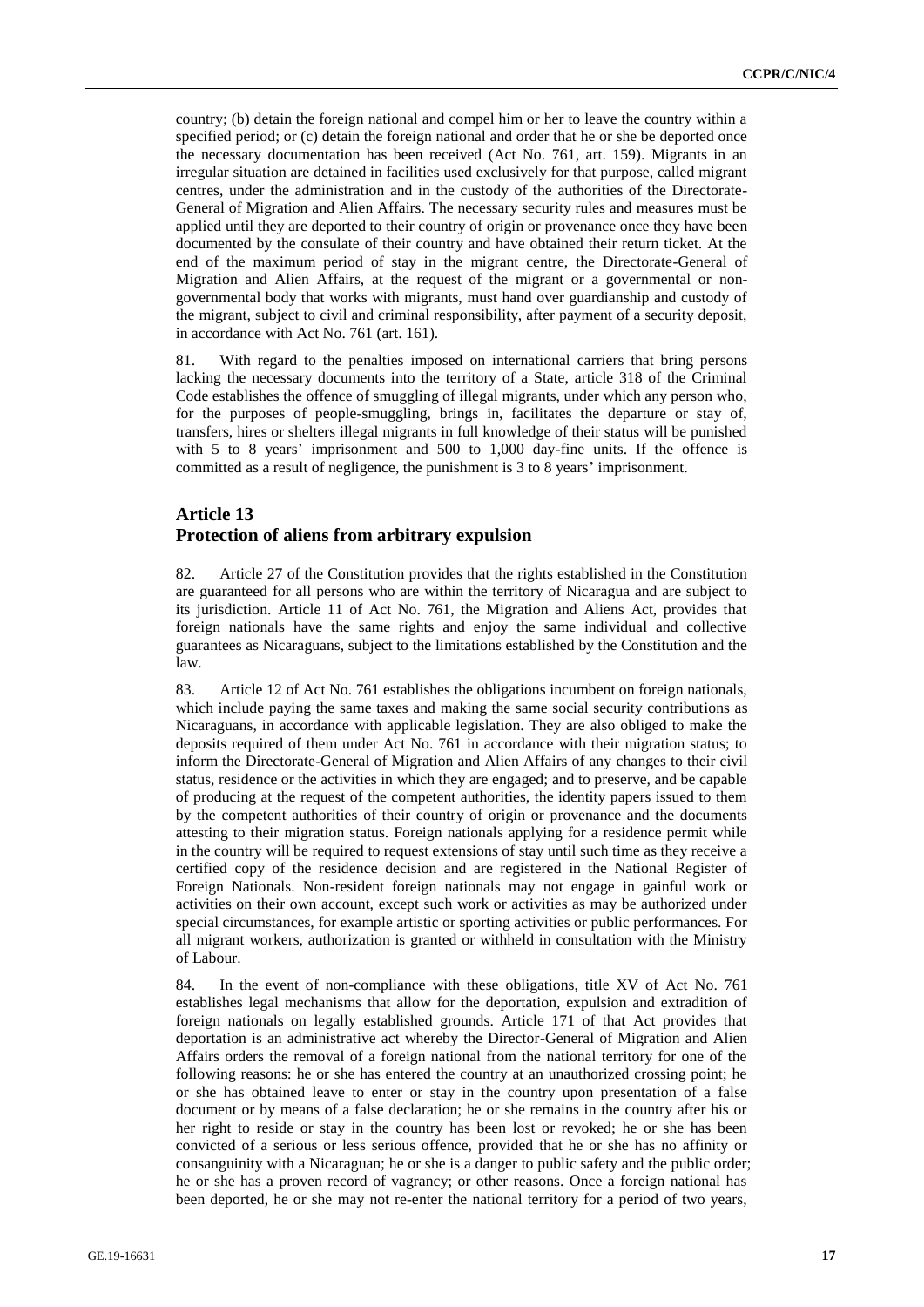except in the exceptional circumstances established in Act No. 761 (art. 172). Deportation must be ordered and implemented through properly reasoned administrative decisions, in accordance with the Migration and Aliens Act (art. 173) and its regulations.

85. According to article 174 of Act No. 761, an expulsion order is an order issued by the Ministry of the Interior or a ruling handed down by the judicial authorities in accordance with the Criminal Code, under which a resident or non-resident foreign national is required to leave the national territory within the time limit laid down to that end because his or her activities are considered to undermine public order, public safety or national sovereignty. The grounds for expulsion are set forth in article 175 of the Migration and Aliens Act. Foreign nationals who have been expelled may not re-enter the national territory for a period of five years (Act No. 761, art. 176). Where a foreign national has been expelled because he or she committed an offence against a minor or assaulted or killed a woman, a differently abled person or an older person, he or she may not re-enter the country for a period of 10 years. The expulsion of a foreign national implies the loss of his or her legal migration status (Act No. 761, art. 177) and if criminal proceedings are brought the expulsion will take place once the resulting prison sentence has been served (Act No. 761, art. 178).

86. In Nicaragua, extradition is not granted in respect of political offences or ordinary offences connected therewith according to Nicaraguan definitions (Act No. 761, art. 179). Extradition is subject to the law and the international treaties ratified by Nicaragua. In the event of extradition of a resident foreign national, the Ministry of the Interior must first annul his or her residence permit.

87. The administrative decisions of the Directorate-General of Migration and Alien Affairs are subject to the remedies of judicial review and appeal (Act No. 761, arts. 181– 182), which have a suspensive effect on deportation and expulsion orders. Appeals are admissible in the following cases: (a) the interests of the foreign national in relation to his or her legal migration status have been undermined; (b) the foreign national's application for legal stay has been rejected without justification; or (c) a deportation or expulsion order has been issued against the foreign national without justification.

88. With regard to refugees and asylum seekers, under article 42 of the Constitution Nicaragua recognizes and guarantees the rights to refuge and asylum, which provide protection only for persons persecuted for their struggle for democracy, peace, justice and human rights. According to article 26 of the Migration and Aliens Act, the Directorate-General of Migration and Alien Affairs must provide refugee papers to foreign nationals granted refugee status by the National Commission for Refugees, in accordance with Act No. 655, the Refugees Protection Act, which also governs the cessation, annulment and revocation of refugee status and the issuance of travel documents to refugees. Article 1 of the Refugees Protection Act establishes that a refugee is any person recognized by the competent authority as having refugee status on the ground that he or she, as the result of a well-founded fear of being persecuted for reasons of race, religion, nationality, gender, membership of a particular social group or political opinion, is outside the country of his or her nationality and is unable or, owing to such fear, is unwilling to avail himself or herself of the protection of that country, among other reasons. Refugee status is also granted to any person who, owing to circumstances arising in his or her country of origin or habitual residence during his or her absence, has a well-founded fear of persecution, in accordance with article 1 (a), (b) and (c). The provisions of Act No. 655 apply to such persons and they are therefore exempt from ordinary migration regulations. Refugee status will not be granted to any person who has committed a crime against peace, a war crime or a crime against humanity, as defined in international instruments; who has committed a serious non-political crime outside the country of refuge prior to his or her admission to that country as a refugee; or who has been guilty of acts contrary to the purposes and principles of the United Nations.

89. The National Commission for Refugees was established to ensure that refugees receive proper assistance. It comprises representatives of the Directorate-General of Migration and Alien Affairs, the Ministry of the Family, Adolescents and Children, the Ministry of Foreign Affairs, the social agency for programmes of the Office of the United Nations High Commissioner for Refugees in Nicaragua, the Catholic Church and the Evangelical Church. Representatives of the following bodies also participate but have no voting rights: the Office of the Human Rights Advocate, the Standing Committee on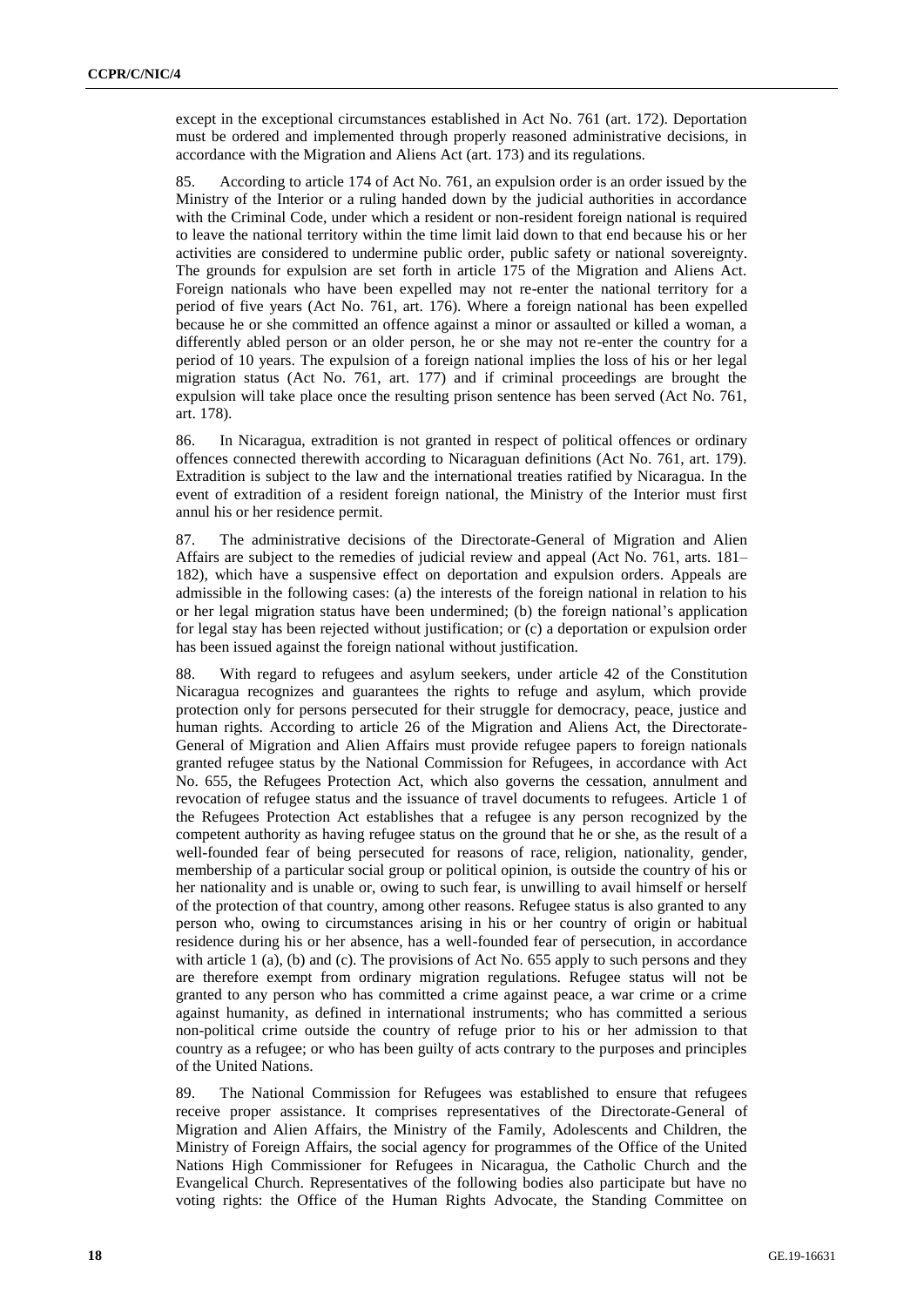Human Rights, the Asociación Nicaragüense Pro Derechos Humanos (Nicaraguan Human Rights Association), the Nicaraguan Centre for Human Rights and the Office of the United Nations High Commissioner for Refugees (Act No. 655, art. 14).

90. With regard to asylum, article 27 of Act No. 761 provides that the Directorate-General of Migration and Alien Affairs must provide legal papers to foreign nationals granted political asylum by the Executive through the Ministry of Foreign Affairs, in accordance with the international instruments ratified by Nicaragua. The cessation, annulment and revocation of political asylum are governed in accordance with the international instruments ratified by Nicaragua.

#### **Article 14**

#### **Equality before the law, guarantees of due process and principles of the administration of justice**

91. In accordance with Act No. 260, the Organic Act on the Judiciary, the highest judicial body is the Supreme Court, which is composed of 16 judges elected by the National Assembly, together with the associate judges whose function is to administer justice in the country's various municipalities, departments and autonomous regions. The judiciary is organized by jurisdiction and administrative area. It has a pyramid-shaped organizational structure. At the base of the pyramid are the local courts. At the second level are the district courts, which are present in every department and in the autonomous regions of the Caribbean coast. In the department of Managua and in some other departments the size of the population warrants the existence of several district courts. At the third level of the pyramid are the courts of appeal, which are present in each judicial district, being located in the capital of one of the departments that make up the judicial district in question.

92. The National Council on Judicial Administration and the Judicial Service, composed of four Supreme Court judges who coordinate, plan and implement the administrative and financial policy of the judiciary, has been established. The primary functions of the Council include convoking and recommending the appointment of judges to the courts of appeal, applying the disciplinary code, investigating – with the support of the judicial inspectorate – reports of disciplinary offences committed by lawyers, notaries and judges, and approving the appointment, transfer and dismissal of administrative personnel.

93. The judicial service comprises the following professional categories: public defender, registrar, court clerk, appeal court clerk, process server, local-court judge, district-court judge, appeal-court judge and clerk to the Supreme Court. These officials work in the courts. All Nicaraguans have the right to join the judicial service, without distinction on grounds of sex, skin colour, political ideology or religious belief, or on any other grounds except merit and ability. In order to join the judicial service, it is necessary to pass the competitive examinations organized by the Judicial Service Committee in accordance with the Organic Act on the Judiciary and the Judicial Service Act. In the 2014–2018 period, the State made gender equality and the empowerment of women a priority in terms of public policy and introduced legal mechanisms to ensure that women have access to public office and decision-making positions.

94. The professional grade of members of the judicial service and other judicial officials is approved by the Supreme Court plenary, at the recommendation of the Judicial Service Committee. Promotions are not mandatory. Where an official is due to be promoted to a higher position, once it has been confirmed that he or she meets the requirements for the promotion, he or she will be offered the position and may choose to accept or refuse it. Vacant positions, before they are filled through a promotion or, where appropriate, by extraordinary appointment, are first offered to all members of the judicial service who fall within the right category of the corresponding job group. The resolution of the Council by which the vacancy is announced determines the period during which interested persons may submit an application. The position will be offered to the most senior applicant, in accordance with article 47 (3) of the Judicial Service Act, provided that he or she has not previously received a negative appraisal.

95. Careers within the judicial service may come to an end on account of death; permanent physical or mental incapacity that disqualifies the official from exercising his or her functions; retirement; resignation; dismissal; post-appointment disqualification; or any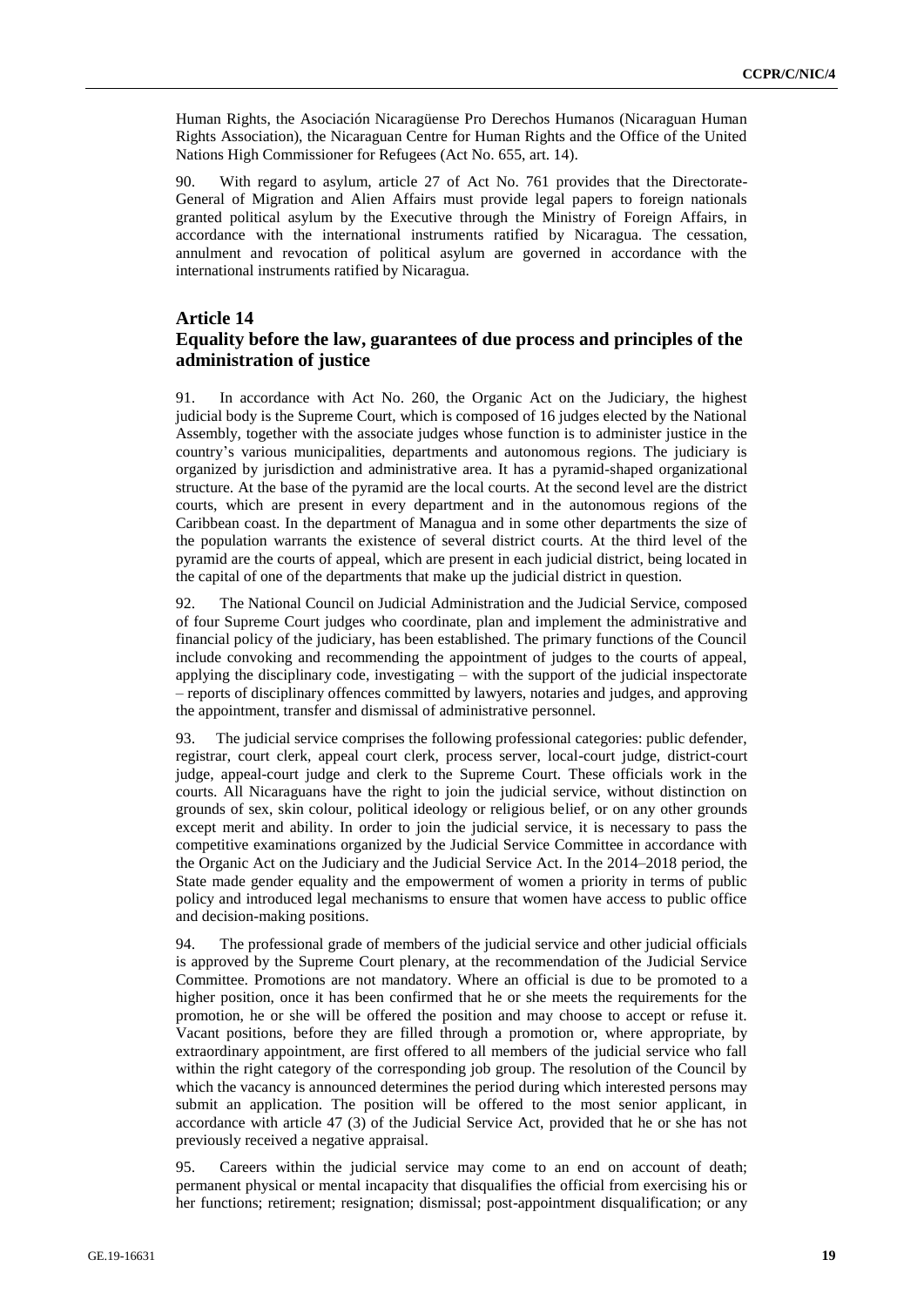other reason established in the Judicial Service Act. Ex-officials who re-enter the judicial service enjoy the career benefits accumulated at that time.

96. Judicial officials are civilly liable for any harm they cause, in accordance with applicable legislation. They will also be held responsible for any offences they commit in the exercise of their functions. Disciplinary sanctions against judicial officials are processed and resolved in accordance with the Organic Act on the Judiciary and the Judicial Service Act. The Judicial Service Act establishes degrees of responsibility and the corresponding penalties. The following penalties may be imposed on judicial officials for disciplinary offences committed in the exercise of official functions: censure; a fine not exceeding 10 per cent of the official's monthly salary; suspension without pay lasting between one month and one year; and dismissal.

97. Investigations and complaints relating to disciplinary offences allegedly committed by judicial officials are handled and resolved, at first instance, by the Disciplinary Committee of the Supreme Court, with the support of the judicial inspectorate, which follows a summary procedure, and at second instance by the Supreme Court plenary. Where the appropriate penalty for a disciplinary offence is the dismissal of the judicial official concerned, the Disciplinary Committee must issue a decision recommending that the Supreme Court should adopt such penalty. The Supreme Court will make the final decision without possibility of further remedy.

98. The military justice system, as an integral part of the system of courts of justice whose highest authority is the Supreme Court, is governed by the Office of the Auditor-General and is composed of the military courts provided for by the law. Military courts are competent to judge cases and execute judgments only in relation to matters that fall within their area of jurisdiction. They are composed of members of the Nicaraguan army, who act in accordance with constitutional safeguards and principles. The military justice system is competent only to hear cases involving serious or minor military offences committed by members of the Nicaraguan army and defined in the Military Criminal Code. The military courts also have the power to impose judicial disciplinary penalties on any person taking part in military judicial proceedings or who violates or disturbs the order during a trial, in accordance with the provisions of the law.

99. In its Global Gender Gap Report 2017, the World Economic Forum recognized that Nicaragua had made considerable progress towards gender equality and ranked it first for gender equity in the Americas. Nicaragua ranks sixth at the global level, being one of only six countries to have closed the gender gap by more than 80 per cent. It also ranks second for political empowerment, having achieved gender equality among ministerial positions in 2014 and having increased the proportion of members of parliament who are women to 46 per cent, which is the fifth-highest rate in the world. In the judiciary, the proportion of female judges serving in the Supreme Court and the courts of appeal has risen to 31 per cent and 47 per cent, respectively. Moreover, 64 per cent of judicial service positions are held by women. At the national level, the State has promoted the political empowerment of women as an element of development in local governments. The principle of parity was applied during the municipal elections of 2017, which resulted in the election of 65 women to the position of mayor and 88 women to the position of deputy mayor. That means that 153 of the 306 offices available in local government are now occupied by women.

# **Article 15 Principle of non-retroactivity of the law**

100. In Nicaragua, the law does not have retroactive effect, except in criminal cases when it favours the defendant. The principle of non-retroactivity is enshrined in article 2 of the Criminal Code (Act No. 641), according to which, if a new law comes into effect after a serious or minor offence has been committed, the law that is more favourable to the defendant will be applied in the specific case being tried. The principle of non-retroactivity also applies in the case of convicted individuals who have not yet served all or part of their sentence; acts committed while a temporary law is in force shall be judged in accordance with that law, unless the subsequent law unambiguously indicates the contrary. Article 3 of the Criminal Code stipulates that if a new law that is favourable to a convicted person enters into force before that individual has served his or her sentence, the competent judge or court is to amend the penalty or security measure handed down, in accordance with the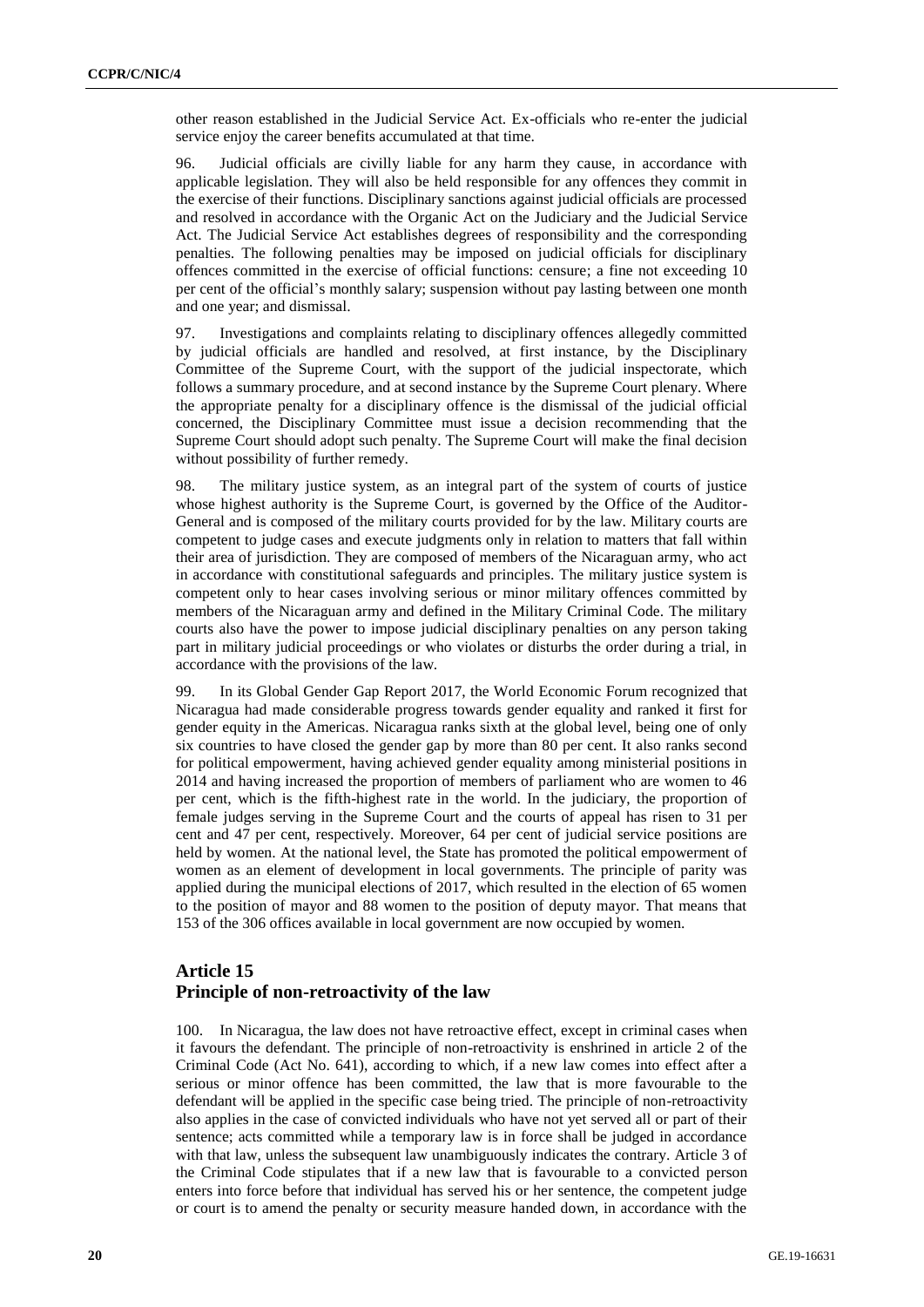new law; it also indicates that if the basis for the conviction was an act characterized as a serious or minor offence by the previous law but the new law does not regard it as such, the competent judge or court must order the immediate release of the defendant or convicted individual. In the event of any doubt as to which law is more favourable, the convicted individual must be heard.

101. The Military Criminal Code (Act No. 566) also includes this principle. Article 2 thereof indicates that the law does not have retroactive effect, except in criminal matters when it favours the defendant. It also states that even if not specified by the law itself, any military criminal law that comes into force subsequent to the commission of a serious or minor offence will have retroactive effect, when such is favourable to the defendant, even if an enforceable sentence has already been handed down and the convicted person is already serving his or her sentence at the time the law comes into force. In the event of any doubt as to which law is more favourable, the defendant must be heard.

#### **Article 16 Right to recognition as a person before the law**

102. Article 76 of the Civil Code of Nicaragua provides that "no association or corporation shall have legal personality unless it has been established or authorized by law". Associations and corporations which enjoy legal personality may exercise all the civil rights relating to the legitimate interests of the entity in question. Associations which do not exist legally as juridical persons shall be deemed simple civil or commercial associations, depending on their purpose. The General Non-Profit Juridical Persons Act provides that persons wishing to be granted legal personality must submit an application to the National Assembly, providing the public deed of incorporation and an explanatory memorandum setting out the basis for the juridical person to be constituted, its importance and the consequences for the civil or religious life of the country. As provided in articles 6 and 7 of the Act, the National Assembly will grant legal personality by decree or otherwise return the application indicating the irregularities to be rectified (art. 10). Registration in the Registry of Juridical Persons is requested, indicating the date and number of the Official Gazette in which the decision to grant legal personality has been published. Organizations that obtain the status of a non-profit juridical person are required to comply with the objectives and purposes for which they were established according to their respective deeds of incorporation and statutes; their actions are regulated and overseen by the Interior Ministry's Department for the Registration and Supervision of Associations, which is the regulatory body.

103. As for the withdrawal of legal personality, article 24 of the General Non-Profit Juridical Persons Act (No. 147) specifies that it may be withdrawn only by the National Assembly, following the same procedure by which it was granted, and after consultation with the Ministry of the Interior, and it establishes that legal personality may be withdrawn when the juridical person: (a) has been used for the commission of unlawful acts; (b) has been used to disturb public order; (c) has carried out activities inconsistent with the purposes for which it was established; or (d) has hindered supervision and oversight by the Department for the Registration and Supervision of Associations.

## **Article 17 Right to privacy, inviolability of the home and protection of private correspondence**

104. Article 26 of the Constitution establishes the right of all persons to privacy, respect for their honour and reputation, the inviolability of their home, correspondence and communications of all types, and the right to be notified of any information about them held by public or private entities and of the reasons why such information is being held. The Code of Criminal Procedure establishes the grounds and procedures for the infringement of such rights by the authorities for the purpose of conducting investigations or obtaining evidence. The Attorney General of the Republic or the Director General of the National Police, subject to judicial authorization, may request:  $1. -$  the interception of telephone communications or other types of telecommunications, in which case the request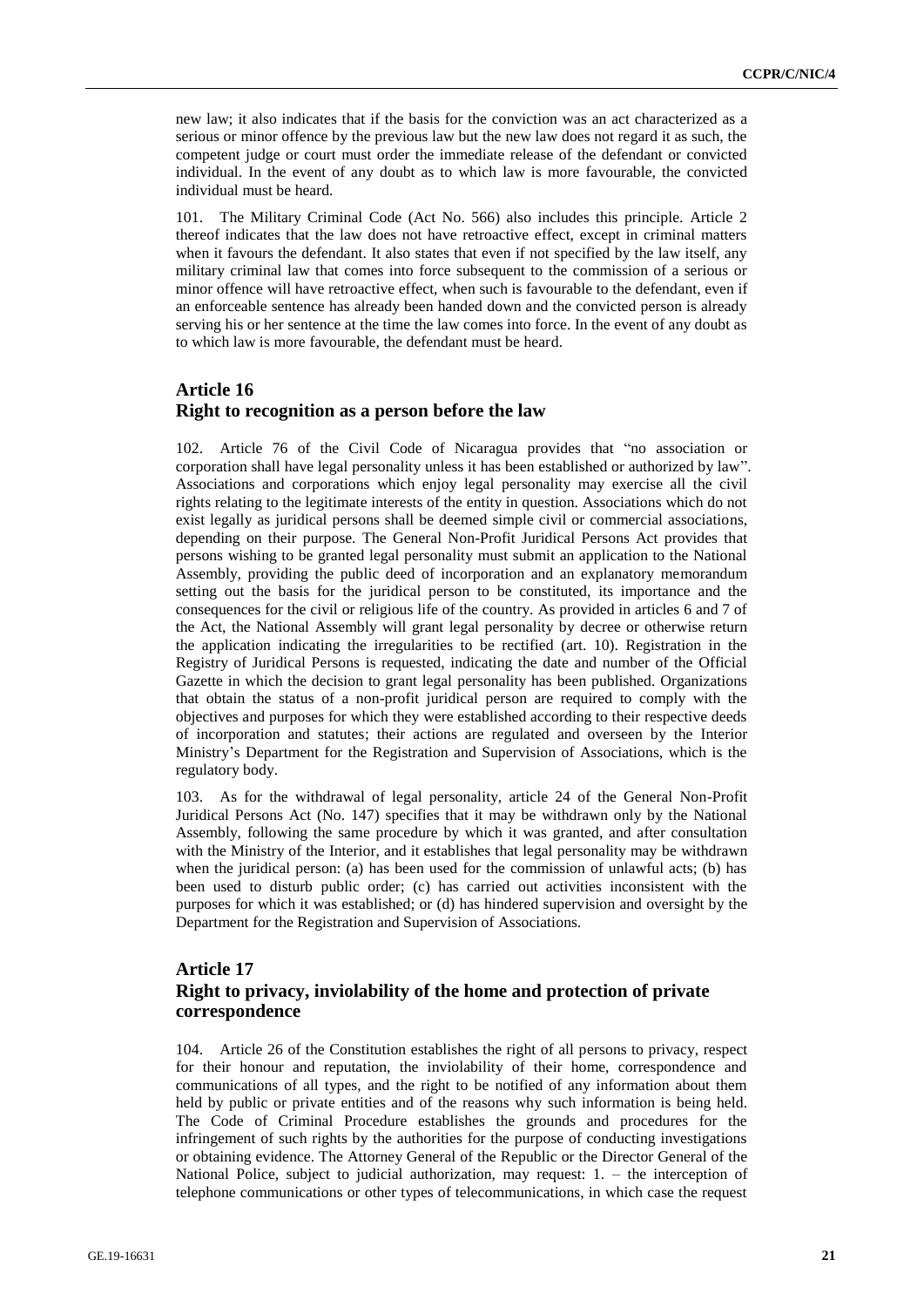must indicate the duration of the measure – which may not exceed 30 days – and the persons who will have access to the communications (Code of Criminal Procedure, art. 213 (3) and (4)); 2. – house searches, which may be conducted in a residence or its outbuildings, or in offices or other business premises, between 6 a.m. and 6 p.m. (Code of Criminal Procedure, art. 217 (1)); 3. – information held by any financial institution, whether public or private, on financial transactions (Code of Criminal Procedure, art. 211); 4. – interception of written, telegraphic or electronic communications, which will be carried out by the judge and the contents of which, to the extent that they relate to the offence, will be included in the investigation (Code of Criminal Procedure, art. 214); and 5. – reasonable and risk-free body searches (analysis of body fluids and other types of body search) carried out by experts from the Institute of Forensic Medicine, using technical or scientific procedures (Code of Criminal Procedure, arts. 236, 237 and 238).

105. The remedy of habeas data serves as a jurisdictional mechanism for the protection of the right to informational self-determination. It complements the constitutional control mechanisms established by Act No. 831 amending and supplementing Act No. 49, the *Amparo* Act.

# **Article 18 Freedom of thought, conscience and religion**

106. The State protects freedom of thought, conscience and religion. Article 14 of the Constitution establishes that the State is secular and has no official religion, as a guarantee of the principle of equality and the consolidation of democracy, in order to ensure that public officials act for the benefit of the whole population regardless of their religious beliefs. Along the same lines, article 29 provides that "all persons have the right to freedom of conscience and thought, and the right to profess, or not to profess, a religion. No one may be subjected to coercive measures that might impair these rights or be compelled to declare his or her creed, ideology or beliefs." This provision allows all citizens to freely choose their own beliefs. Historically, Catholicism has been the predominant religion in Nicaragua; in 2017, 40 per cent of Nicaraguans were Catholic; 32 per cent were evangelical or protestant, 25 per cent were atheist and 3 per cent belonged to other religions. This shows that the Nicaraguan people exercise their beliefs freely, according to the dictates of their own consciences.

107. Article 69 of the Constitution states that all people have the right to express their religious beliefs in private or in public, through worship, practices and teaching; this does not exempt them from complying with the law. The secular nature of education is reflected in the school curriculum and in teaching methods; however, the State also recognizes the right of private educational institutions to teach religion on an extracurricular basis (Constitution, art. 124). With regard to the rights of the communities of the Caribbean Coast, article 180 of the Constitution specifies that the State must ensure the preservation of their cultures and languages, religions and customs. The Criminal Code imposes penalties on anyone who prevents or disrupts the conduct of religious rites or ceremonies (art. 190); it also penalizes discrimination on religious grounds (art. 427).

## **Article 19 Right to freedom of opinion and expression**

108. The Constitution guarantees the right to seek, disseminate and obtain information and ideas through a variety of means, without censorship of any kind. The right to impart information is a social responsibility; this right cannot be subject to censorship but may be subject to other responsibilities established by law. The media, in keeping with their social function, must contribute to the development of the nation (arts. 66, 67 and 68).

109. Act No. 200, the General Telecommunications Act, regulates the telecommunications and postal services and establishes the rights and duties of users and operators, subject to the conditions of quality, equity and security. Decree No. 19-2016 regulating Act No. 200 also provides in article 2 that the Nicaraguan Telecommunications and Postal Services Institute (TELCOR) is the regulatory body; it supports operational management of the media, issues licences, permits and concessions, and is responsible for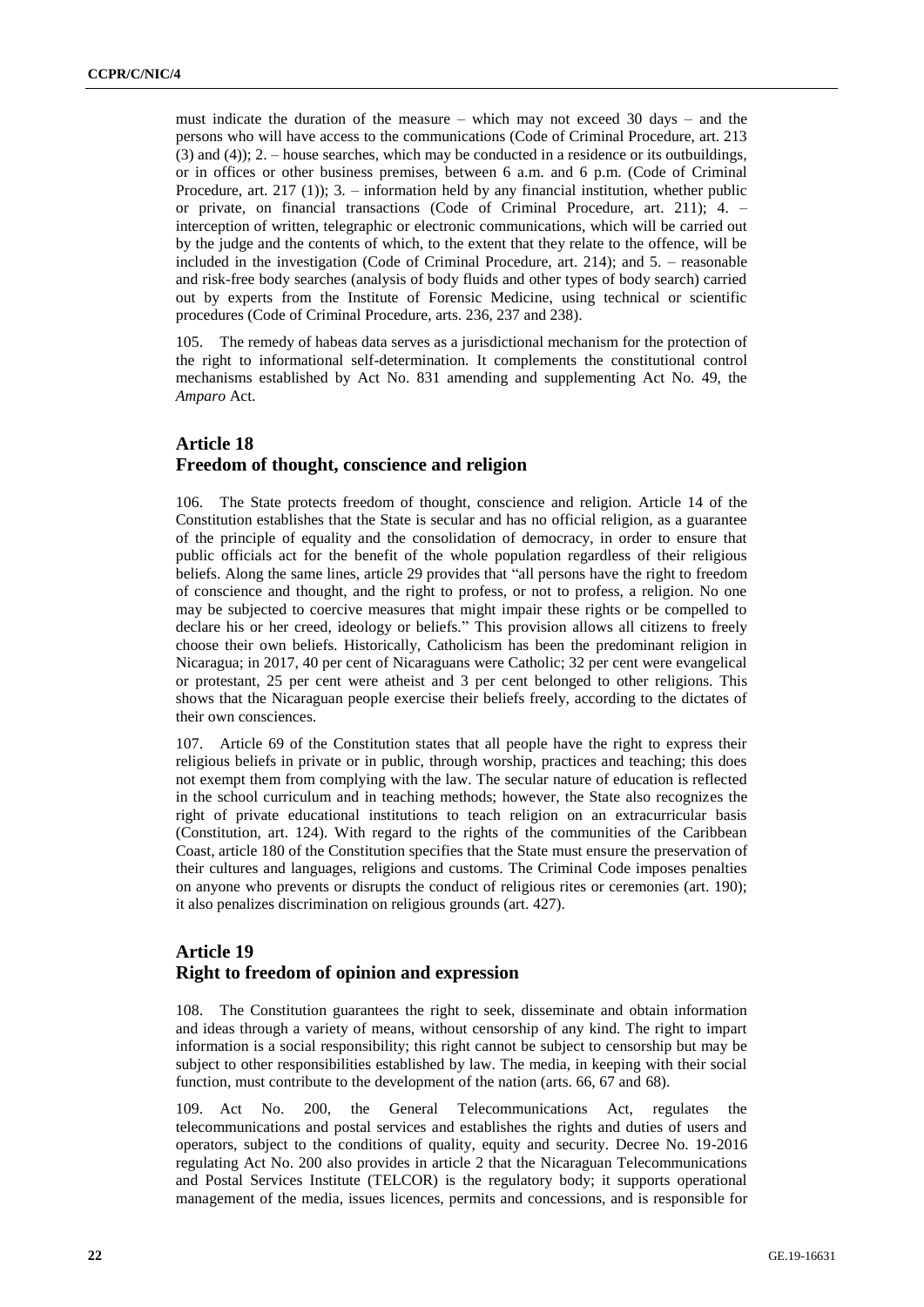the registration of telecommunications service providers. The said Decree sets out the grounds on which the provision of services is terminated, revoked or cancelled (art. 68).

110. The State guarantees the full exercise of the right to freedom of expression; there is no prior censorship or applicable restriction of any kind. Journalists may monitor, investigate and criticize government policies and activities. Access to public information is guaranteed through offices set up for that purpose and the websites of State institutions. The independence and pluralism of the media are respected. The only two national newspapers in Nicaragua, and two local newspapers in the capital, are privately owned, as are all the television channels with the exception of Canal 6, which is State-owned. There are 377 authorized FM and AM radio stations; and 29 authorized free-to-air VHF and UHF television stations broadcasting a wide variety of content. There is mobile-phone network coverage in every municipality and 85 per cent of the population has access to a mobile Internet network.

111. On 16 May 2007, Act No. 621, the Access to Information Act, was adopted; this established the regulatory framework for ensuring citizens' rights to receive ongoing information about the institutional budget, wages, annual reports, appointments, tenders and contracts. The Act regulates access to the information contained in documents, archives and databases of State institutions, joint enterprises and State-subsidized companies, as well as private companies which administer and manage public funds. It should also facilitate investigations by journalists regarding the management of State property and assets, as well as citizens' monitoring and oversight of the public administration.

Anyone who, by word or action, harms the dignity of another person by damaging his or her reputation, image, standing or honour, or hurts the esteem in which he or she is held, will be penalized under the Criminal Code for the offence of criminal insult. If the information concerned is publicly disseminated, a heavier penalty will be imposed. Anyone who falsely claims that another person has committed or participated in a specific offence will be penalized for the offence of calumny. Article 53 of the Code of Criminal Procedure provides that such offences are privately actionable.

#### **Article 20 Prohibition of propaganda for war and any advocacy of national, racial or religious hatred**

113. Article 32 of the Criminal Code (Act. No. 641) criminalizes the conduct of anyone who, directly or indirectly, extols crime or glorifies the perpetrator of a crime or participants therein by means appropriate to ensure the effectiveness of the conduct before a group of persons. The instigation of acts of discrimination, understood to be acts impeding the exercise of a right or power laid down in the Constitution or in other laws, for any reason or based on any economic, social, religious, political, personal or other condition, is also penalized (arts. 427 and 428 of the Criminal Code).

#### **Article 21 Right of peaceful assembly**

114. The Constitution recognizes the right of peaceful assembly, the exercise of which does not require prior permission (art. 53). The "right of public assembly, demonstration and movement in accordance with the law" is also recognized (art. 54).

115. Article 7 of Act No. 872 on the Organization, Functions, Profession and Special Social Security Regime of the National Police provides that one of the functions of the National Police is to grant licences and permits for the holding of special events or activities that may affect the free movement of persons and vehicles or might disrupt normal coexistence within the population, establishing schedules, areas, routes, measures and special regulations.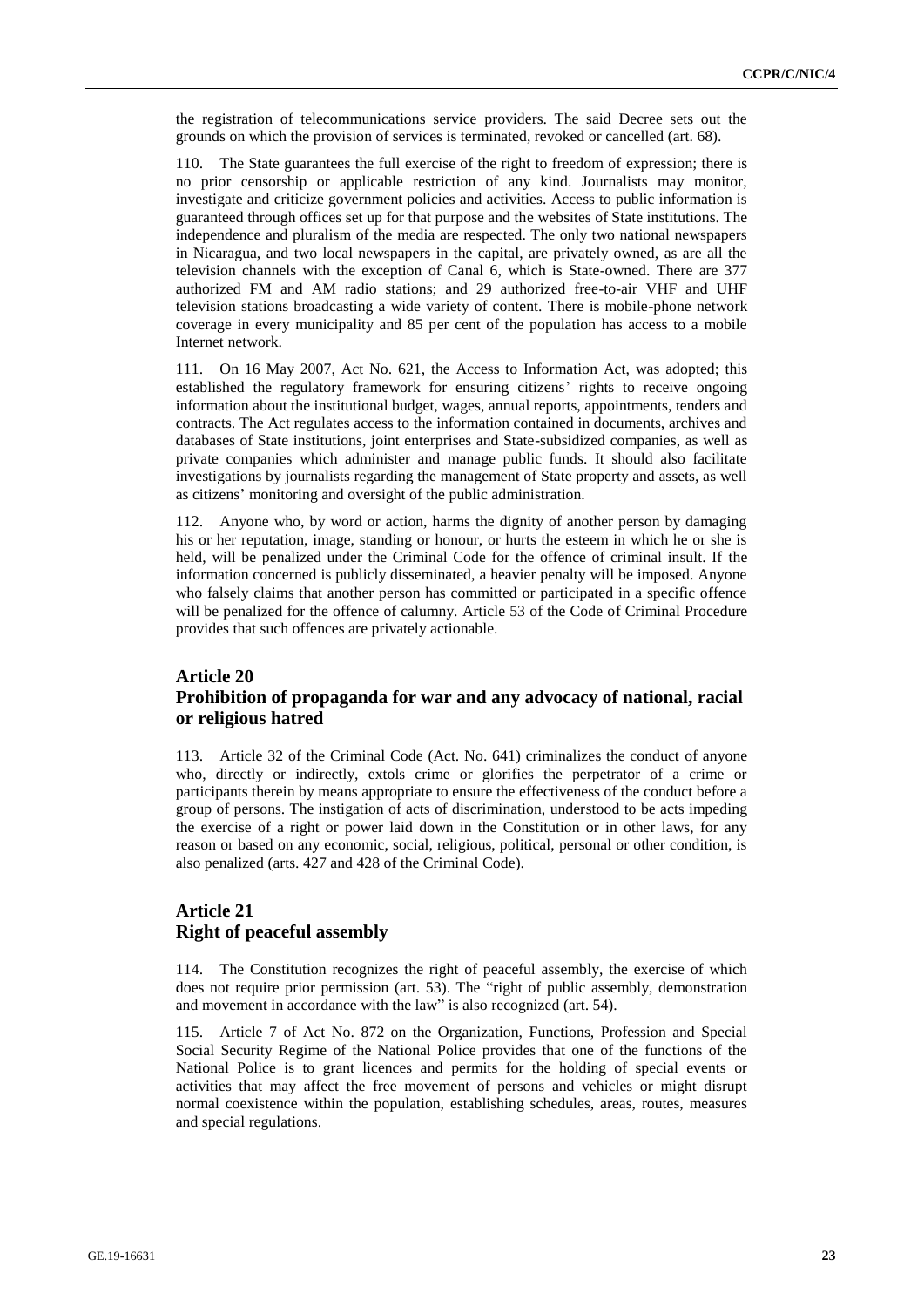# **Article 22 Right to freedom of association**

116. Article 87 of the Constitution provides for full freedom of association. Workers may organize themselves voluntarily into unions established in accordance with the law. No worker may be required to belong to a particular union or to resign from one to which he or she belongs. Act No. 185, the Labour Code, defines a union as any association of workers or employers constituted for the representation and defence of their respective interests. No previous authorization shall be required for the constitution of unions. These matters are also governed by Decree No. 55-97, Union Regulations, and by Decree No. 93-2004 amending Decree No. 55-97.

117. A manual for establishing, updating and restructuring unions was published in 2008 for dissemination in order to educate and/or provide guidance for workers on organizing themselves in unions. The Register of Unions, which previously operated only in Managua, was decentralized and services are now provided nationally to facilitate and expedite registration, thereby incentivizing the establishment of unions.

118. One of the ILO conventions ratified by Nicaragua is the Freedom of Association and Protection of the Right to Organize Convention, 1948 (No. 87), which regulates the right freely exercised by workers and employers, without any distinction, to organize themselves in order to promote and defend their respective interests and to join such organizations without prior authorization. The ILO Indigenous and Tribal Peoples Convention, 1989 (No. 169) was ratified on 25 August 2010.

119. The establishment of associations is regulated by the General Non-Profit Juridical Persons Act (Act No. 147), article 6 of which provides that legal personality is to be granted and withdrawn by National Assembly decree. Article 24 provides that legal personality may be withdrawn only by the National Assembly, following the same procedure by which it was granted, and after consultation with the Ministry of the Interior, when the juridical person has been used for the commission of unlawful acts or to disturb public order; when the number of members has fallen below the minimum fixed by law; when the juridical person has carried out activities inconsistent with the purposes for which it was established; or when it has hindered supervision and oversight by the Department for the Registration and Supervision of Associations.

120. Political parties in Nicaragua are regulated by Act No. 331, the Electoral Act, which establishes that they are juridical persons under public law constituted by Nicaraguan citizens. Act No. 331 regulates the form in which political parties are constituted and Act No. 790 reforming Act No. 331 sets out the requirements for obtaining legal personality.

# **Article 23 Protection of the family and marriage**

121. Under the Constitution, the family is the fundamental nucleus of society and a key element of the National Human Development Plan. The State has adopted a Family Code updating the family-based legal model, which comprises principles for the protection, development and strengthening of the family as an obligation of the State, society as a whole and its individual members, through bonds of love, solidarity, assistance and mutual respect, in order to improve quality of life. Among the principles laid down in the Family Code are equality and the protection of marriage and stable de facto unions; protection of female heads of household; the obligation of State institutions to prevent and eradicate domestic violence; responsible fatherhood and motherhood, and the establishment of the family home, equality of rights, duties and opportunities in relationships between men and women through the joint participation of the father, mother and children in household responsibilities, and shared responsibility among all members of the family. Both spouses have equal rights and responsibilities (art. 79).

122. Men and women who have reached 18 years of age may lawfully enter into marriage; however, adolescents between 16 and 18 years of age may also enter into marriage with the authorization of their legal representatives. Marriage may be dissolved by mutual consent or at the request of one of the parties (Constitution, art. 72), and divorce procedures are regulated in the Family Code.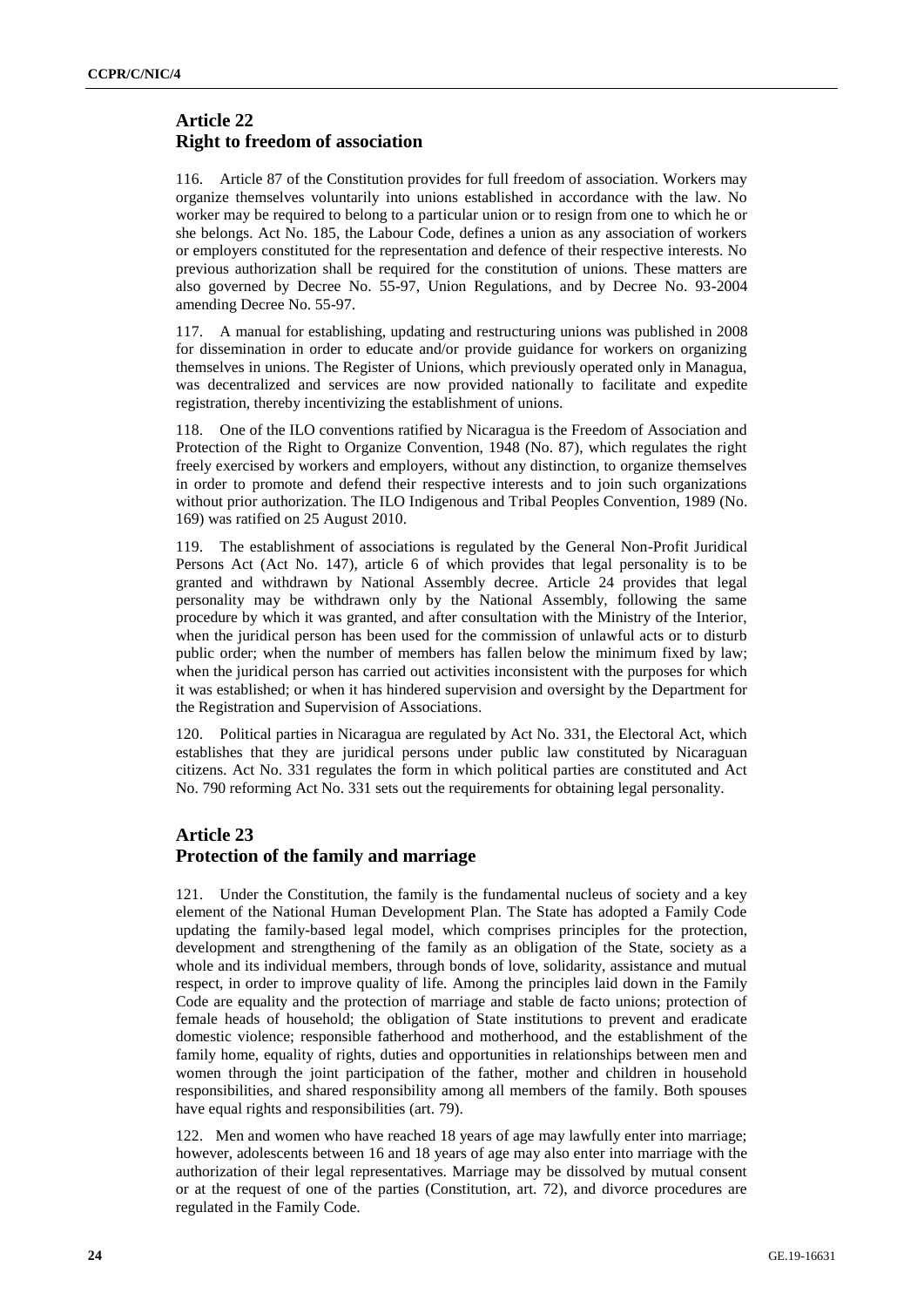123. The State of Nicaragua, through the legislative branch, has set up 28 specialized family courts throughout the country, including 26 district courts and 2 local courts, thus increasing coverage and accessibility for Nicaraguan families. The specialized family courts are equipped with technical advisory councils made up of specialists in psychology and social work who assist the judges in taking decisions. In the period from 2014 to 2018, these courts decided a total of 143,784 family cases. Most of them were divorce cases, which generally also entail additional proceedings relating to child custody and childrearing, spousal support, arrangements for visitation and other forms of contact, the use and occupation of properties and, quite frequently, the distribution of assets.

## **Article 24 Children's rights and their protection**

124. Nicaragua has adopted and is currently implementing a State policy on strengthening Nicaraguan families and preventing violence, in order to ensure the protection and restitution of the human rights of families, women, children and adolescents, guaranteeing them a life free from violence. Nicaragua recognizes that, as soon as they are born, children have the right to nationality in accordance with the requirements and procedures established in the Constitution and relevant laws, to have their own name, to know their mother and father and to be cared for by them. The right of girls, boys and adolescents to preserve their identity, including their nationality, name and family relationships, in accordance with the law, is respected; if a child is illegally deprived of some or all of the elements of his or her identity, the State will ensure that appropriate assistance and protection are provided to reestablish them. The birth of children must be registered within the time frame established by the applicable law. The State will ensure that flexible and easily accessible registration mechanisms are available and will provide an initial birth certificate free of charge.

125. The main international instruments relating to the restoration and protection of children's rights that the State of Nicaragua has ratified and that have full legal force and effect within and outside national territory have been acknowledged and incorporated into the Nicaraguan Constitution and other laws concerning the restoration and protection of such rights.

126. Strategies are being set in place to promote care and support for children's development from the time of pregnancy, with the implementation of the Welfare Programme for Children Living in Extreme Poverty in Urban Areas, the Social Welfare Project and the Support Programme for the Implementation of the National Early Childhood Policy. The Family Code regulates matters relating to the return of children who have unlawfully been taken to foreign countries. The network of child development centres has been expanded from 60 to 270 nationwide. An early warning violence-prevention system has been introduced and family counsellors have provided support and care to 42,073 individuals. Over the last four years, 2,913 government employees working in the national social welfare system have received training; 1,169,979 pamphlets on caring for small children have been distributed to promote care and support for children's development from pregnancy to 6 years of age. The National Early Childhood Policy and rules established by the Ministry of the Family, Children and Adolescents promote new approaches to child-rearing and a total of 160,978 home visits have been conducted.

127. Act No. 896 on Combating Trafficking in Persons, adopted in 2015, defines specific, effective mechanisms for upholding, protecting and restoring people's rights to dignity, freedom, integrity, health, education and safety, as well as the unhindered development of the same, especially in the case of children and adolescents. This Act provided for the creation of the National Coalition against Trafficking in Persons, guaranteeing the rights and special protection of children and adolescents, and the guide for the detection and care of child and adolescent victims of commercial sexual exploitation in Nicaragua.

128. Act No. 779 and the Family Code set out penalties for the physical abuse of children and adolescents by their parents, guardians or any other person, who may not invoke the right to discipline as a defence; there are also regulations prohibiting teachers, the authorities, public officials and persons employed by or working for the education system from applying any abusive measure or punishment.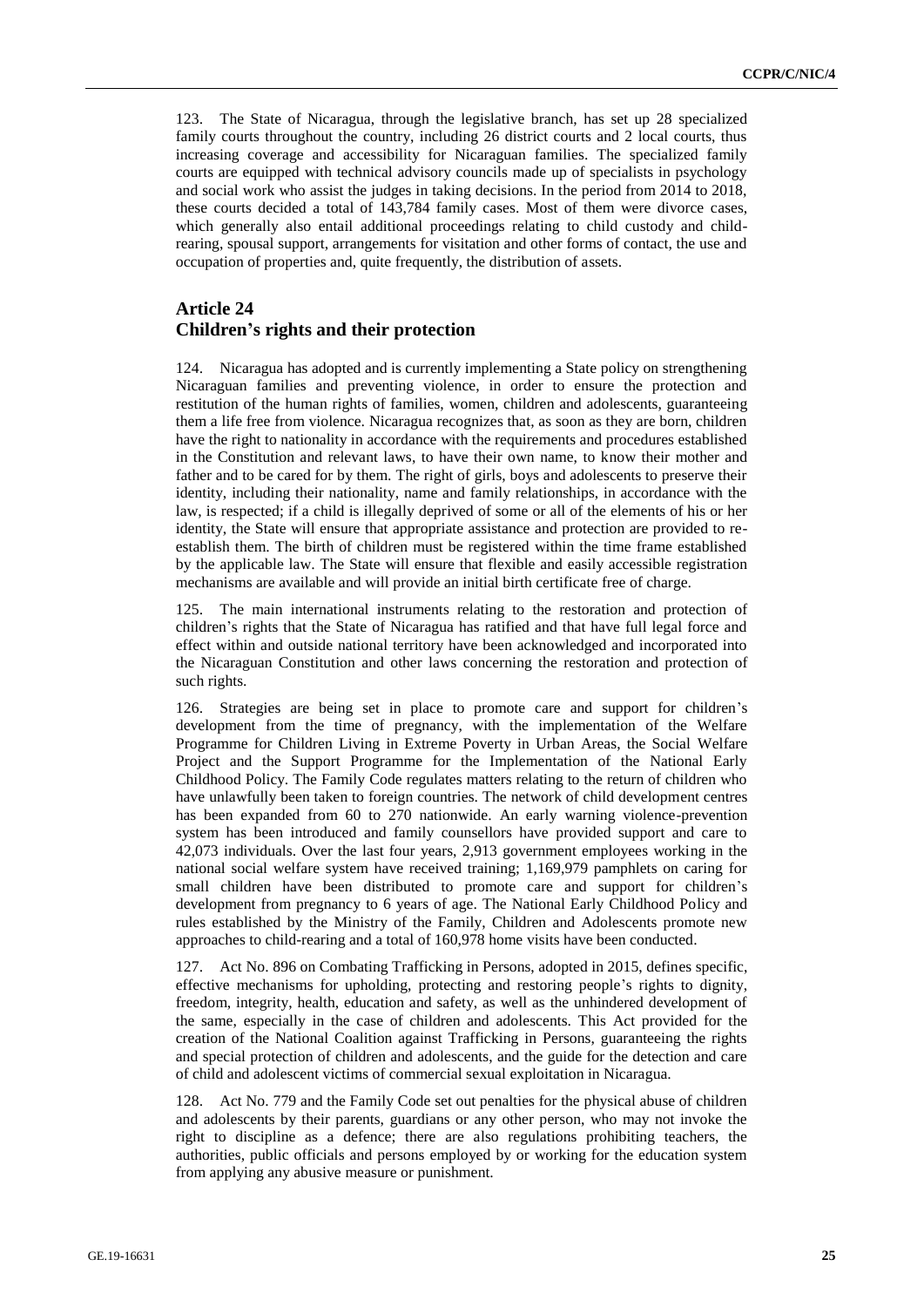129. The State of Nicaragua, through its judiciary, has prioritized access to justice by women, children and adolescents, having expanded and strengthened 75 specialist courts dealing with violence, families and adolescents; the judicial facilitators system, and the women's and children's clinics and DNA laboratories managed by the Institute of Forensic Medicine. The Public Prosecution Service has adopted a procedural protocol for the special prosecutor for juvenile criminal justice, which represents a step forward for restorative juvenile justice. Regulations governing the specialized criminal justice system for adolescents and a manual on public defender services for adolescents are used to train State judicial officials in restorative justice and the prevention of double victimization.

130. Nicaragua has adopted the Brasilia Regulations Regarding Access to Justice for Vulnerable People. As a result, among other practices, children and adolescents receive support during judicial proceedings, judges do not wear robes, screens are used, interagency cooperation mechanisms have been set up and proceedings are conducted swiftly so that decisions can be made within a reasonable time.

# **Article 25 Political rights and the right to take part in the conduct of public affairs**

131. Article 51 of the Constitution states that citizens have the right to vote and to be elected in periodic elections, and to seek public office subject to the restrictions established in the Constitution. This right is regulated by the Electoral Act, the Municipalities Act and the Equal Rights and Opportunities Act with the aim of ensuring greater participation, inclusion, representation, equity, proportionality and rotation between women and men.

132. During the general election in 2016, the municipal elections in 2017 and the elections to the regional councils of indigenous peoples and peoples of African descent in 2014, the free, direct and confidential participation of the Nicaraguan people in the exercise of their right to vote was guaranteed, as was the participation of 18 political parties. Commander Daniel Ortega Saavedra was elected President of the Republic in 2016, obtaining 72.44 per cent of the votes cast. The electoral process was monitored by the Organization of American States, which recognized the result. Progress was made in voter registration, with an increase of 17.74 per cent in the number of citizens registered on the basis of their identity cards for the municipal elections in 2017. The number of polling stations in urban and rural areas increased by 2 per cent, rising from 12,960 stations during the general election in 2011 to 13,206 stations during the municipal elections in 2017.

# **Article 27 Rights of ethnic, religious and linguistic minorities**

133. The Constitution establishes that recognition of the identity of indigenous peoples and peoples of African descent within a unitary and indivisible State, and recognition of the various forms of property, are principles of the Nicaraguan nation. A dedicated chapter of the Constitution enshrines the rights of the communities of the Caribbean Coast. In particular, it provides that they are an indissoluble part of the Nicaraguan people, they enjoy the same rights and have the same obligations, and they are entitled to preserve and develop their cultural identity within the unity of the nation, to adopt their own forms of social organization and to administer their local affairs in accordance with their traditions. Within the constitutional framework and the relevant specialized laws, this just endeavour to restore the ancestral rights of the communities of indigenous peoples and peoples of African descent of Nicaragua, in solidarity with them, has been and remains a fundamental policy and priority of the Nicaraguan State.

134. The State recognizes and gives effect to the right of self-determination of the indigenous peoples and peoples of African descent of the Caribbean coast, that is, the right of peoples to decide their own forms of organization and governance, pursue their economic, social and cultural development, and structure themselves freely without external interference. It also recognizes communal forms of ownership, enjoyment, use and exploitation of the waters and forests of their communal lands; and their rights to freedom of expression and to the preservation of their language, art and culture. It recognizes the distinct forms of social organization of the communities of indigenous peoples and peoples